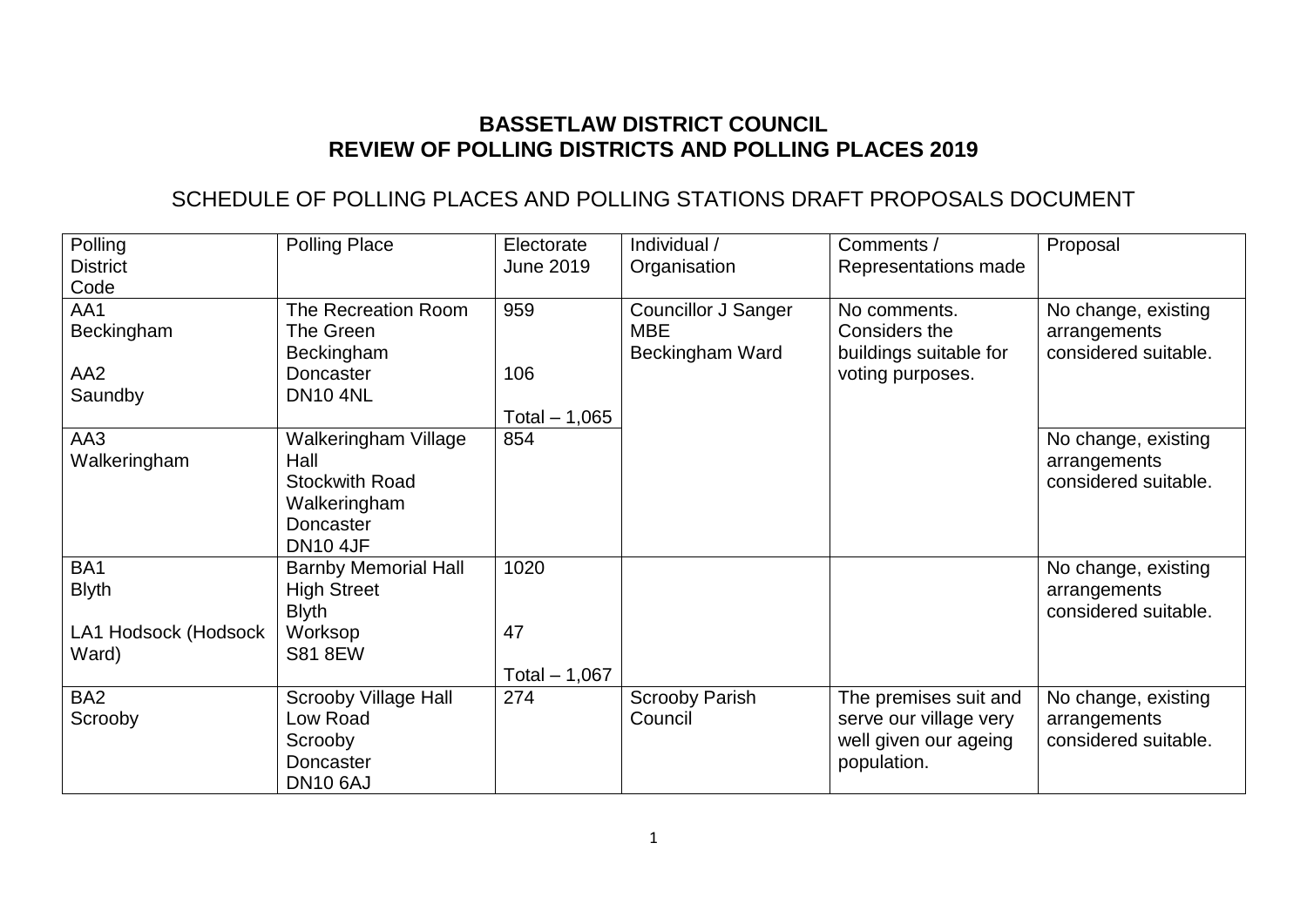| Polling                                       | <b>Polling Place</b>                                                                                                     | Electorate           | Individual /                                          | Comments /                                                                                                              | Proposal                                                    |
|-----------------------------------------------|--------------------------------------------------------------------------------------------------------------------------|----------------------|-------------------------------------------------------|-------------------------------------------------------------------------------------------------------------------------|-------------------------------------------------------------|
| <b>District</b>                               |                                                                                                                          | <b>June 2019</b>     | Organisation                                          | Representations made                                                                                                    |                                                             |
| Code                                          |                                                                                                                          |                      |                                                       |                                                                                                                         |                                                             |
|                                               |                                                                                                                          |                      |                                                       | No other comments,<br>considers the building<br>suitable for voting<br>purposes.                                        |                                                             |
| BA3<br><b>Styrrup with Oldcotes</b><br>(part) | <b>Styrrup Village Hall</b><br>Serlby Road<br><b>Styrrup</b><br>Doncaster<br><b>DN11 8LT</b>                             | 291                  | <b>Styrrup with Oldcotes</b><br><b>Parish Council</b> | The Parish Council are<br>happy to see both<br><b>Oldcotes and Styrrup</b><br>Village Halls are to<br>remain as Polling | No change, existing<br>arrangements<br>considered suitable. |
| BA4<br><b>Styrrup with Oldcotes</b><br>(part) | <b>Oldcotes Village Hall</b><br>Maltby Road<br>Oldcotes<br>Worksop<br><b>S81 8JN</b>                                     | 286                  |                                                       | Stations.                                                                                                               | No change, existing<br>arrangements<br>considered suitable. |
| CA <sub>1</sub><br>Carlton-in-Lindrick        | Carlton in Lindrick<br><b>Civic Centre</b><br>Long Lane                                                                  | 2,081                | <b>Councillor R</b><br>Carrington-Wilde               | They worked well in<br>May. Three of them<br>are well established.                                                      | No change, existing<br>arrangements<br>considered suitable. |
| CA <sub>5</sub><br>Wallingwells               | Carlton-in-Lindrick<br>Worksop<br><b>S81 9AR</b>                                                                         | 26<br>Total $-2,107$ | <b>Carlton Ward</b>                                   | The Youth Centre<br>worked well in its first<br>election.                                                               |                                                             |
| CA <sub>2</sub><br>Carlton-in-Lindrick        | <b>Cleveland Close</b><br><b>Community Centre</b><br><b>Cleveland Close</b><br>Carlton in Lindrick<br>Worksop<br>S81 9BG | 719                  |                                                       | Happy with the<br>facilities and the<br>polling stations and<br>considers the buildings                                 | No change, existing<br>arrangements<br>considered suitable. |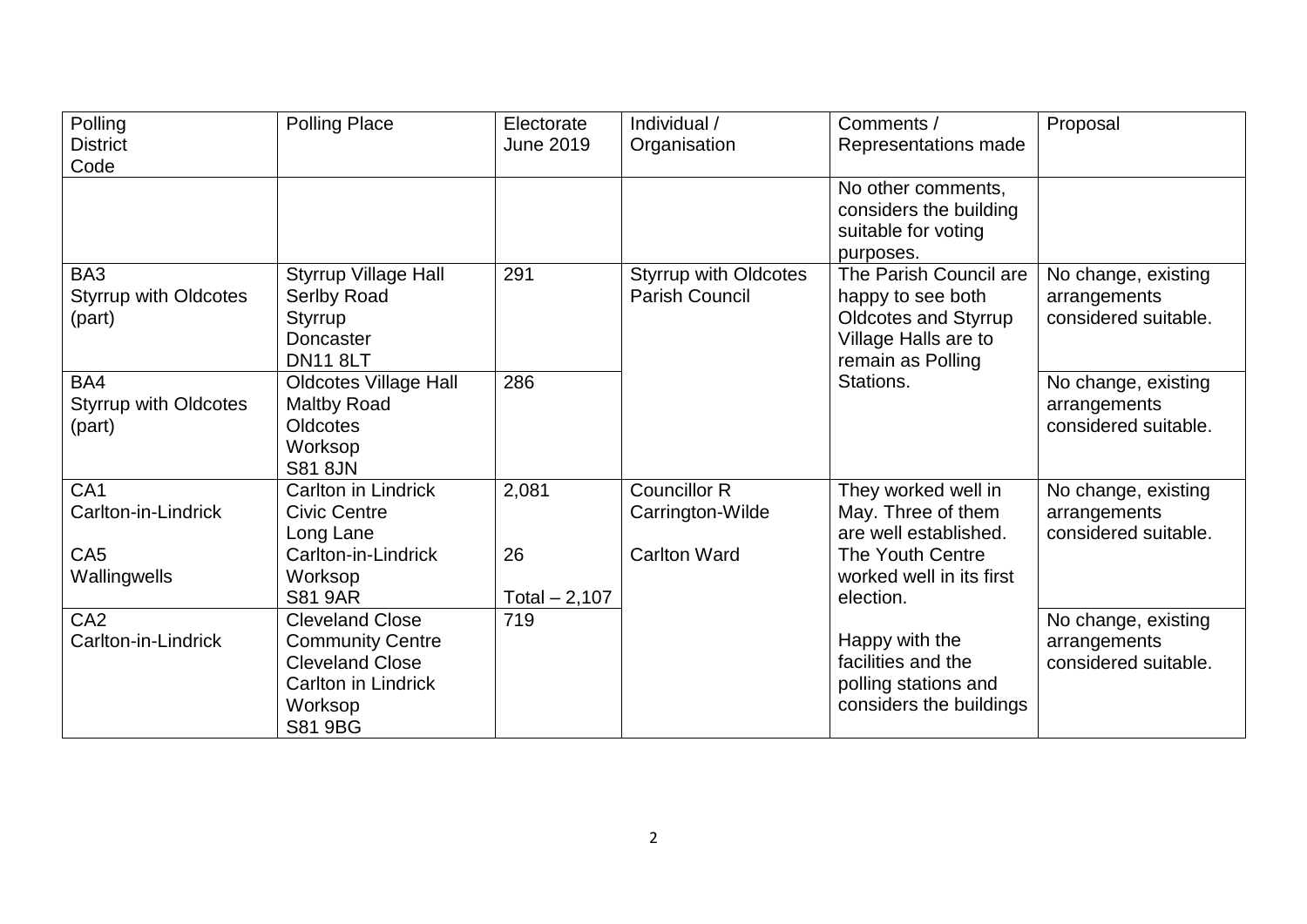| Polling             | <b>Polling Place</b>        | Electorate   | Individual /            | Comments /               | Proposal             |
|---------------------|-----------------------------|--------------|-------------------------|--------------------------|----------------------|
| <b>District</b>     |                             | June 2019    | Organisation            | Representations made     |                      |
| Code                |                             |              |                         |                          |                      |
| CA <sub>3</sub>     | Methodist Church and        | 965          |                         | suitable for voting      | No change, existing  |
| Carlton-in-Lindrick | Centre                      |              |                         | purposes.                | arrangements         |
|                     | <b>High Road</b>            |              |                         |                          | considered suitable. |
|                     | Carlton-in-Lindrick         |              |                         |                          |                      |
|                     | Worksop                     |              |                         |                          |                      |
|                     | <b>S81 9EF</b>              |              |                         |                          |                      |
| CA4                 | <b>Carlton Youth Centre</b> | 677          |                         |                          | No change, existing  |
| Carlton-in-Lindrick | Lawn Road                   |              |                         |                          | arrangements         |
|                     | Costhorpe<br>Worksop        |              |                         |                          | considered suitable. |
|                     | <b>S81 9RJ</b>              |              |                         |                          |                      |
| DA <sub>1</sub>     | Clarborough Village         | 880          | Clarborough and         | No comments. Happy       | No change, existing  |
| Clarborough         | Hall                        |              | <b>Welham Parish</b>    | with the facilities and  | arrangements         |
|                     | <b>Main Street</b>          |              | Council                 | the polling stations and | considered suitable. |
|                     | Clarborough                 |              |                         | considers the buildings  |                      |
|                     | Retford                     |              |                         | suitable for voting      |                      |
|                     | <b>DN22 9LN</b>             |              |                         | purposes.                |                      |
| DA <sub>2</sub>     | <b>Clayworth Memorial</b>   | 271          | <b>Clayworth Parish</b> | The facilities are the   | No change, existing  |
| Clayworth           | Hall                        |              | Council                 | best option that is      | arrangements         |
|                     | <b>Town Street</b>          |              |                         | available.               | considered suitable. |
| DA4                 | Clayworth                   | 76           |                         |                          |                      |
| Wiseton             | Retford                     |              |                         |                          |                      |
|                     | <b>DN22 9AD</b>             | Total $-347$ |                         |                          |                      |
| DA3                 | Hayton Village Hall         | 318          |                         |                          | No change, existing  |
| Hayton              | 2 Church Lane               |              |                         |                          | arrangements         |
|                     | Hayton                      |              |                         |                          | considered suitable. |
|                     | Retford                     |              |                         |                          |                      |
|                     | <b>DN22 9LD</b>             |              |                         |                          |                      |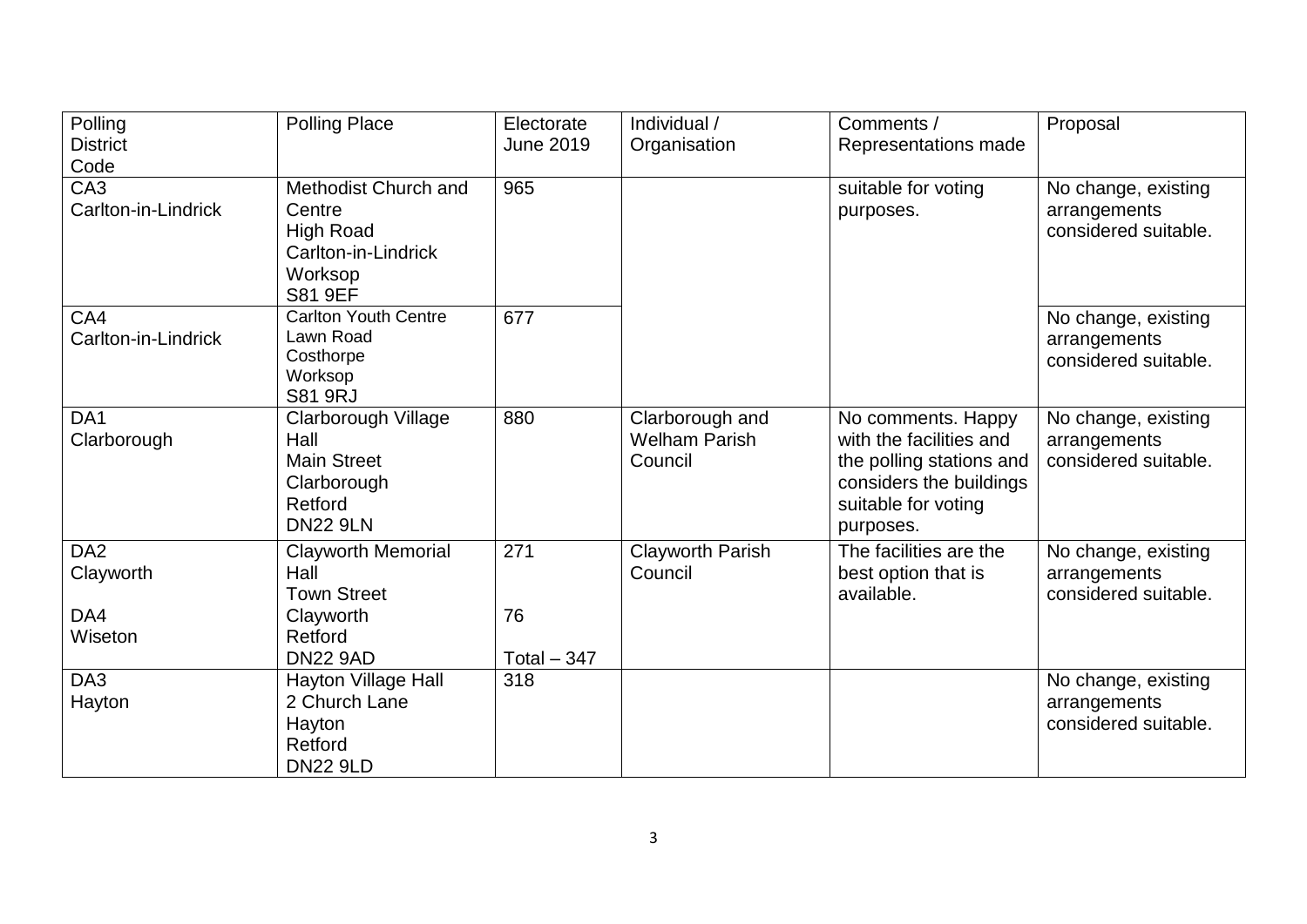| Polling           | <b>Polling Place</b>           | Electorate         | Individual / | Comments /           | Proposal             |
|-------------------|--------------------------------|--------------------|--------------|----------------------|----------------------|
| <b>District</b>   |                                | <b>June 2019</b>   | Organisation | Representations made |                      |
| Code              |                                |                    |              |                      |                      |
| EA1               | The Parish Room                | 153                |              |                      | No change, existing  |
| Askham            | <b>Top Street</b>              |                    |              |                      | arrangements         |
|                   | Askham                         |                    |              |                      | considered suitable. |
|                   | <b>Newark</b>                  |                    |              |                      |                      |
|                   | <b>NG22 0RP</b>                |                    |              |                      |                      |
| EA <sub>2</sub>   | Outbuilding at Rear of         | 17                 |              |                      | No change, existing  |
| <b>Bevercotes</b> | <b>Manor Farm</b>              |                    |              |                      | arrangements         |
|                   | <b>Main Street</b>             |                    |              |                      | considered suitable. |
| <b>EA10</b>       | <b>Milton</b>                  |                    |              |                      |                      |
| West Markham      | <b>Newark</b>                  |                    |              |                      |                      |
|                   | <b>NG22 0PP</b>                |                    |              |                      |                      |
| EA <sub>3</sub>   | <b>Bothamsall Village Hall</b> | 174                |              |                      | No change, existing  |
| <b>Bothamsall</b> | <b>Main Street</b>             |                    |              |                      | arrangements         |
|                   | <b>Bothamsall</b>              |                    |              |                      | considered suitable. |
| EA7               | Retford                        | 30                 |              |                      |                      |
| Haughton          | <b>DN22 8DW</b>                |                    |              |                      |                      |
|                   |                                | <b>Total - 204</b> |              |                      |                      |
| EA4               | East Markham Village           | 1,019              |              |                      | No change, existing  |
| East Markham      | Hall                           |                    |              |                      | arrangements         |
|                   | <b>Lincoln Road</b>            |                    |              |                      | considered suitable. |
|                   | East Markham                   |                    |              |                      |                      |
|                   | <b>Newark</b>                  |                    |              |                      |                      |
|                   | <b>NG22 0SS</b>                |                    |              |                      |                      |
| EA <sub>5</sub>   | Gamston C of E                 | 87                 |              |                      | No change, existing  |
| Eaton             | <b>Primary School</b>          |                    |              |                      | arrangements         |
|                   | <b>Stanboard Lane</b>          |                    |              |                      | considered suitable. |
| EA6               | Gamston                        | 215                |              |                      |                      |
| Gamston           | Retford                        |                    |              |                      |                      |
|                   | <b>DN22 0PE</b>                |                    |              |                      |                      |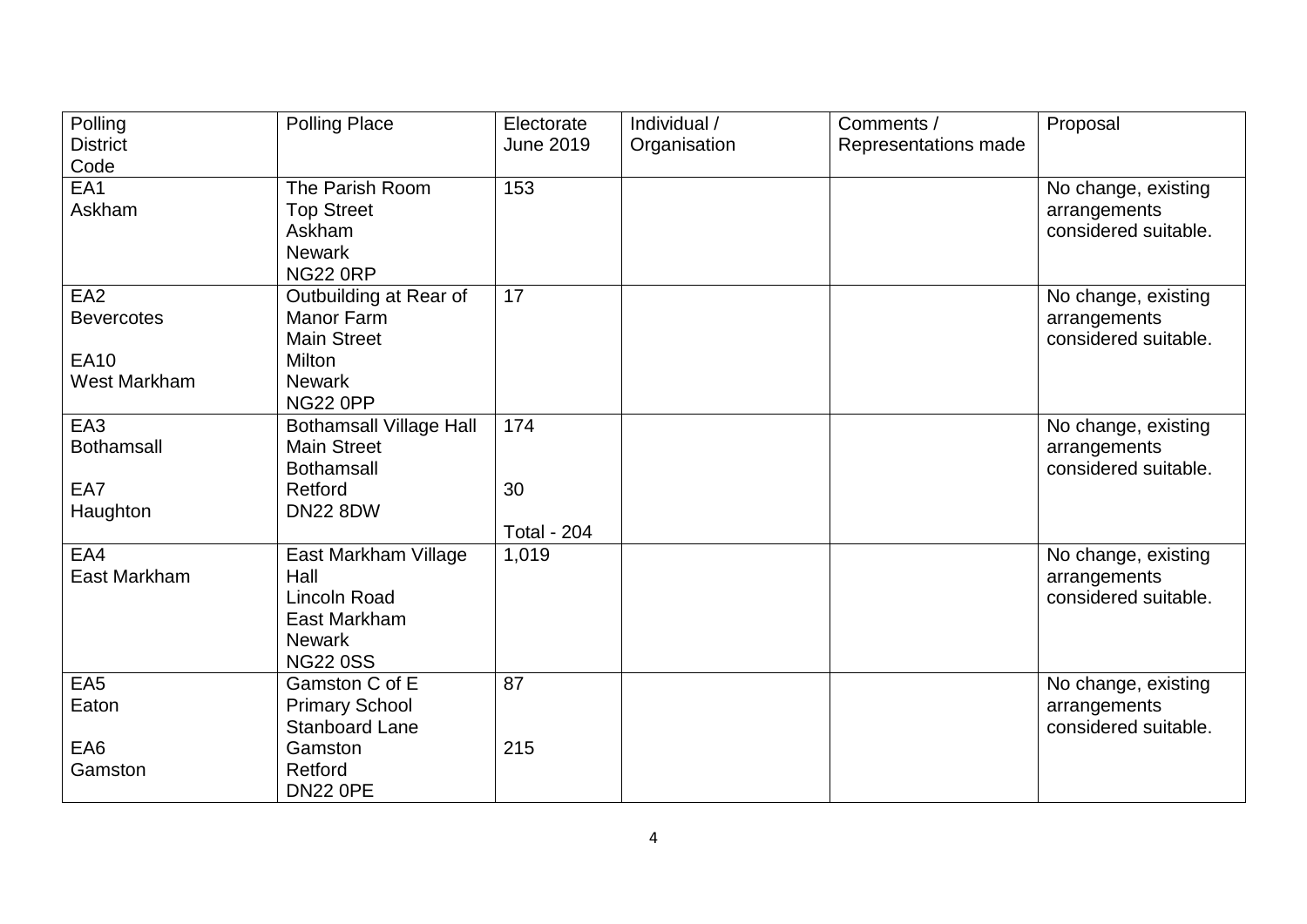| Polling                   | <b>Polling Place</b>     | Electorate         | Individual / | Comments /               | Proposal                  |
|---------------------------|--------------------------|--------------------|--------------|--------------------------|---------------------------|
| <b>District</b>           |                          | <b>June 2019</b>   | Organisation | Representations made     |                           |
| Code                      |                          |                    |              |                          |                           |
| EA8                       |                          | 78                 |              |                          |                           |
| West Drayton (part)       |                          |                    |              |                          |                           |
| EA9                       |                          | 89                 |              |                          |                           |
| West Drayton (part) &     |                          |                    |              |                          |                           |
| Rockley                   |                          | <b>Total - 469</b> |              |                          |                           |
| FA <sub>1</sub>           | <b>Albert Hall</b>       | 1,208              |              |                          | No change, existing       |
| <b>East Retford East</b>  | Grove St. Methodist      |                    |              |                          | arrangements              |
|                           | Church                   |                    |              |                          | considered suitable.      |
|                           | <b>Union Street</b>      |                    |              |                          |                           |
|                           | Retford                  |                    |              |                          |                           |
|                           | <b>DN22 6LB</b>          |                    |              |                          |                           |
| FA <sub>2</sub>           | St. Saviour's            | 1,464              |              |                          | No change, existing       |
| <b>East Retford East</b>  | <b>Community Centre</b>  |                    |              |                          | arrangements              |
|                           | <b>Lidget Lane</b>       | 230                |              |                          | considered suitable.      |
| GA <sub>6</sub>           | Retford                  |                    |              |                          |                           |
| <b>East Retford North</b> | <b>DN22 6QW</b>          | Total $-1,694$     |              |                          |                           |
| FA <sub>3</sub>           | <b>Carr Hill Primary</b> | 802                | John Mann MP | Considering the two      | <b>Proposal to follow</b> |
| <b>East Retford East</b>  | School                   |                    |              | fatalities of children   | following further         |
|                           | <b>Tiln Lane</b>         |                    |              | outside the school, the  | consideration             |
| GA <sub>1</sub>           | Retford                  | 358                |              | additional traffic using |                           |
| <b>East Retford North</b> | <b>DN22 6SW</b>          |                    |              | this school should be a  |                           |
|                           |                          | Total $-1,160$     |              | consideration.           |                           |
|                           |                          |                    |              | On traffic safety and    |                           |
|                           |                          |                    |              | child welfare grounds    |                           |
|                           |                          |                    |              | this polling station     |                           |
|                           |                          |                    |              | should be closed and     |                           |
|                           |                          |                    |              | FA3 and GA1              |                           |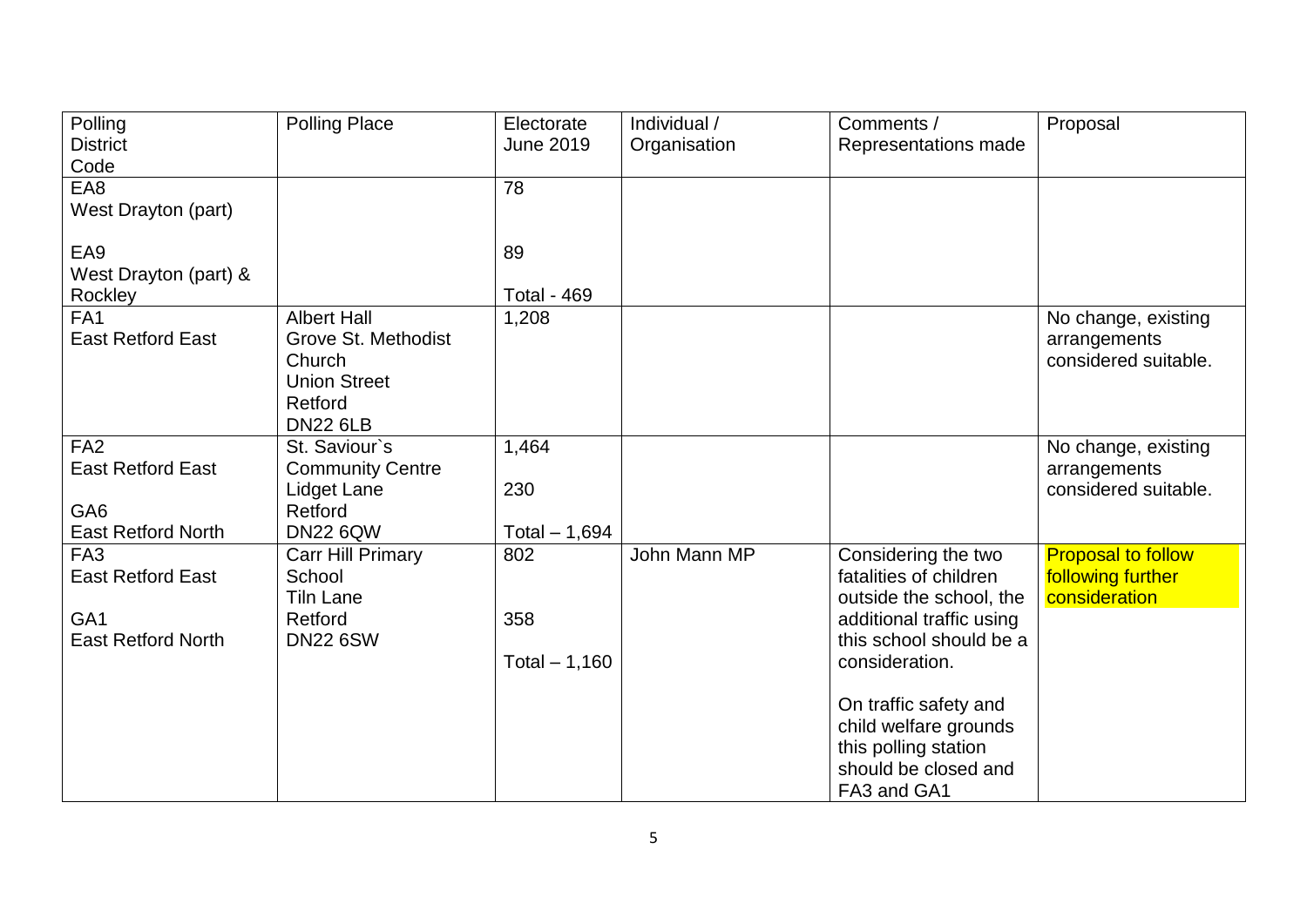| Polling<br><b>District</b>                                         | <b>Polling Place</b>                                                             | Electorate<br><b>June 2019</b> | Individual /<br>Organisation      | Comments /<br>Representations made                                                                                                                                                                                      | Proposal                                                                                                                                                                                                                                                                     |
|--------------------------------------------------------------------|----------------------------------------------------------------------------------|--------------------------------|-----------------------------------|-------------------------------------------------------------------------------------------------------------------------------------------------------------------------------------------------------------------------|------------------------------------------------------------------------------------------------------------------------------------------------------------------------------------------------------------------------------------------------------------------------------|
| Code                                                               |                                                                                  |                                |                                   |                                                                                                                                                                                                                         |                                                                                                                                                                                                                                                                              |
|                                                                    |                                                                                  |                                |                                   | relocated to St<br>Saviour's church hall.<br>There is minimal<br>inconvenience to<br>voters in this proposal<br>and the furthest<br>distance for voters to<br>get to the polling<br>station will in fact be<br>reduced. |                                                                                                                                                                                                                                                                              |
| FA4<br><b>East Retford East</b><br>IA4<br><b>East Retford West</b> | <b>Retford Little Theatre</b><br><b>Wharf Road</b><br>Retford<br><b>DN22 6EN</b> | 761<br>672<br>Total $-1,433$   | <b>Bassetlaw Action</b><br>Centre | <b>Could Bassetlaw</b><br><b>Action Centre be</b><br>considered? It has<br>been used previously<br>for polling.                                                                                                         | No change, existing<br>arrangements<br>considered suitable<br>with good parking<br>facilities.<br><b>Continue to use</b><br><b>Retford Little Theatre</b><br>when possible.<br><b>Amend the IA4 Polling</b><br>District to move 60 to<br>93 Thrumpton Lane to<br><b>IA3.</b> |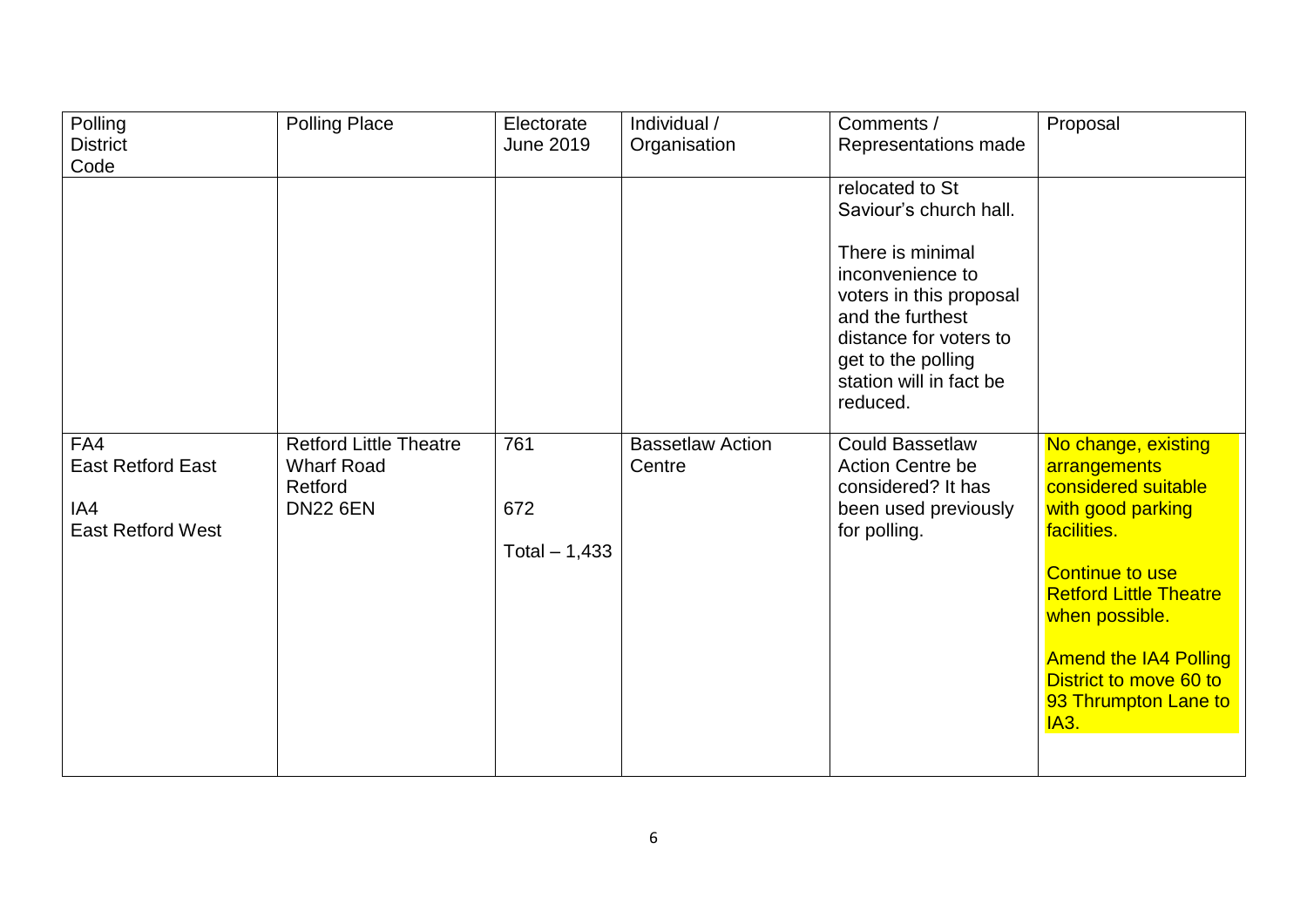| Polling<br><b>District</b>                   | <b>Polling Place</b>                                                                             | Electorate<br><b>June 2019</b> | Individual /<br>Organisation           | Comments /<br>Representations made                                                                                                                                                                                                                                                                                                                                                                                                                                                              | Proposal                                                                                                                                                                                                                                                                                       |
|----------------------------------------------|--------------------------------------------------------------------------------------------------|--------------------------------|----------------------------------------|-------------------------------------------------------------------------------------------------------------------------------------------------------------------------------------------------------------------------------------------------------------------------------------------------------------------------------------------------------------------------------------------------------------------------------------------------------------------------------------------------|------------------------------------------------------------------------------------------------------------------------------------------------------------------------------------------------------------------------------------------------------------------------------------------------|
| Code                                         |                                                                                                  |                                |                                        |                                                                                                                                                                                                                                                                                                                                                                                                                                                                                                 |                                                                                                                                                                                                                                                                                                |
| FA <sub>5</sub><br><b>East Retford East</b>  | <b>Bracken Lane Primary</b><br>School<br><b>Bracken Lane</b><br>Retford<br><b>DN22 7EU</b>       | 1,086                          | <b>Bracken Lane Primary</b><br>Academy | As a primary school it<br>causes us and our<br>parents and children<br>much disruption being<br>a polling station.<br>Do you consider the<br>building suitable for<br>voting purposes? No<br>If no, please say why<br>and suggest what you<br>would do to improve -<br>Too much disruption to<br>children's learning.<br>Parents and children<br>inconvenienced.<br>Do you think there is a<br>more suitable building<br>within the same polling<br>district? - The Elms<br>Hotel, London Road. | <b>Trial the Elms Hotel as</b><br>a polling station at the<br>next election.<br>The Elms Hotel has a<br>large function room<br>with separate access,<br>disabled access and a<br>large carpark.<br><b>NOTE: A double</b><br>station would be<br>needed for County<br><b>Council elections.</b> |
| GA <sub>2</sub><br><b>East Retford North</b> | The Craft Room -<br><b>Conway Gardens</b><br><b>Conway Gardens</b><br>Retford<br><b>DN22 7YY</b> | 736                            |                                        |                                                                                                                                                                                                                                                                                                                                                                                                                                                                                                 | No change, existing<br>arrangements<br>considered suitable.                                                                                                                                                                                                                                    |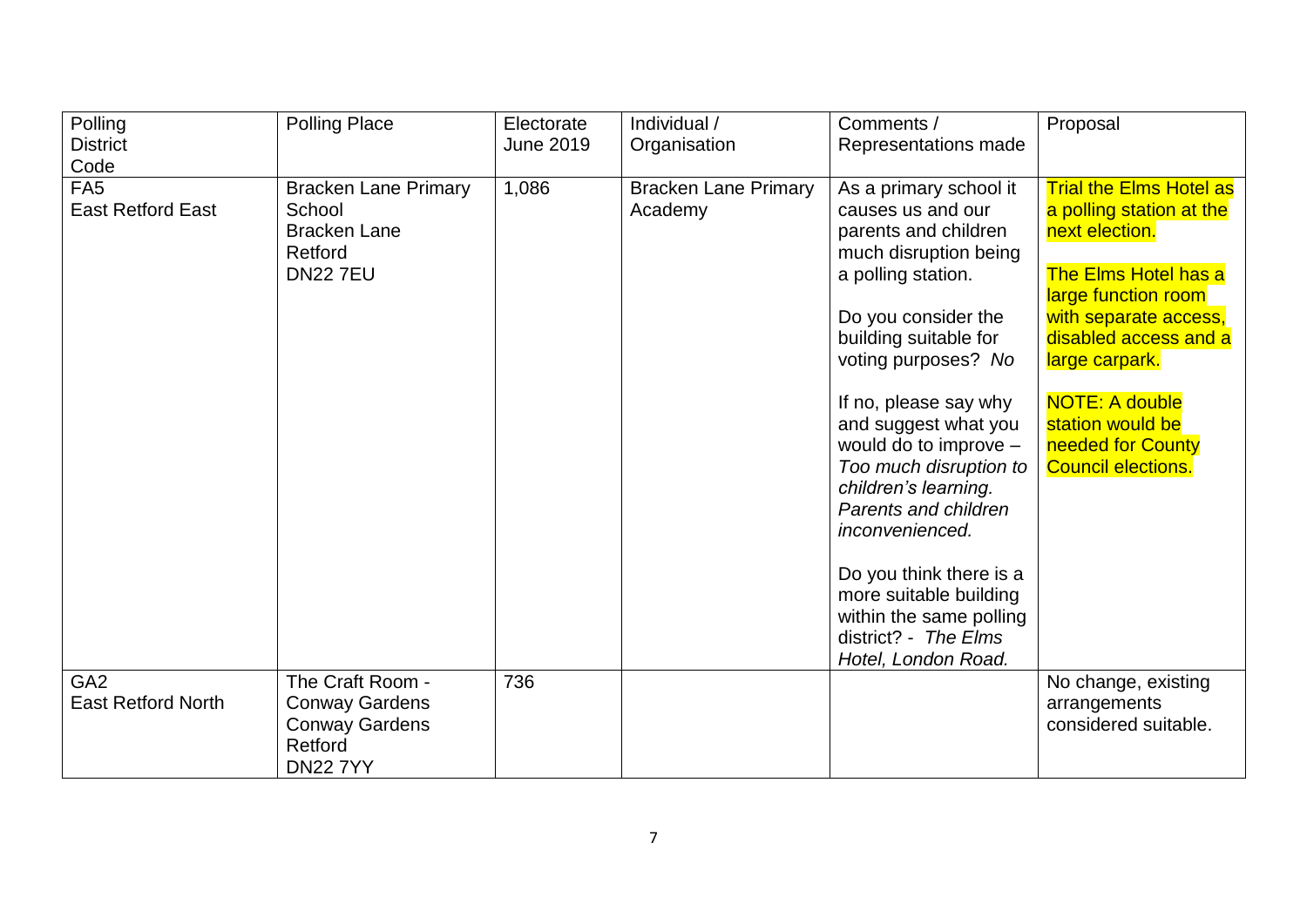| Polling<br><b>District</b><br>Code           | <b>Polling Place</b>                                                                       | Electorate<br><b>June 2019</b> | Individual /<br>Organisation                                            | Comments /<br>Representations made                                                                                                  | Proposal                                                        |
|----------------------------------------------|--------------------------------------------------------------------------------------------|--------------------------------|-------------------------------------------------------------------------|-------------------------------------------------------------------------------------------------------------------------------------|-----------------------------------------------------------------|
| GA <sub>3</sub><br><b>East Retford North</b> | <b>Hallcroft Methodist</b><br>Church<br><b>Hallcroft Road</b><br>Retford<br><b>DN227LQ</b> | 2,133                          |                                                                         |                                                                                                                                     | No change, existing<br>arrangements<br>considered suitable.     |
| GA4<br><b>East Retford North</b>             | The Wellspring,<br>The Well<br><b>Hospital Road</b><br>Retford<br><b>DN227BD</b>           | 361                            |                                                                         |                                                                                                                                     | No change, existing<br>arrangements<br>considered suitable.     |
| GA <sub>5</sub><br><b>East Retford North</b> | <b>Hallcroft Community</b><br>Centre<br>Randall Way<br>Retford<br><b>DN227GR</b>           | 1,237                          |                                                                         |                                                                                                                                     | No change, existing<br>arrangements<br>considered suitable.     |
| HA <sub>1</sub><br><b>East Retford South</b> | <b>Westhill Community</b><br>Centre<br>Cheyne Wak<br>Ordsall<br>Retford<br><b>DN227GA</b>  | 1,172                          |                                                                         |                                                                                                                                     | No change, existing<br>arrangements<br>considered suitable.     |
| HA <sub>2</sub><br><b>East Retford South</b> | 3 Welbeck Road<br>Retford<br><b>DN227RP</b>                                                | 1,239                          | <b>Councillor Carolyn</b><br>Troop<br><b>East Retford South</b><br>Ward | Do you have any<br>comments on the<br>Consultation<br>Document? -<br>Appendix, page 7, HA2<br>East Retford South 3<br>Welbeck Road, | <b>Proposal to follow</b><br>following further<br>consideration |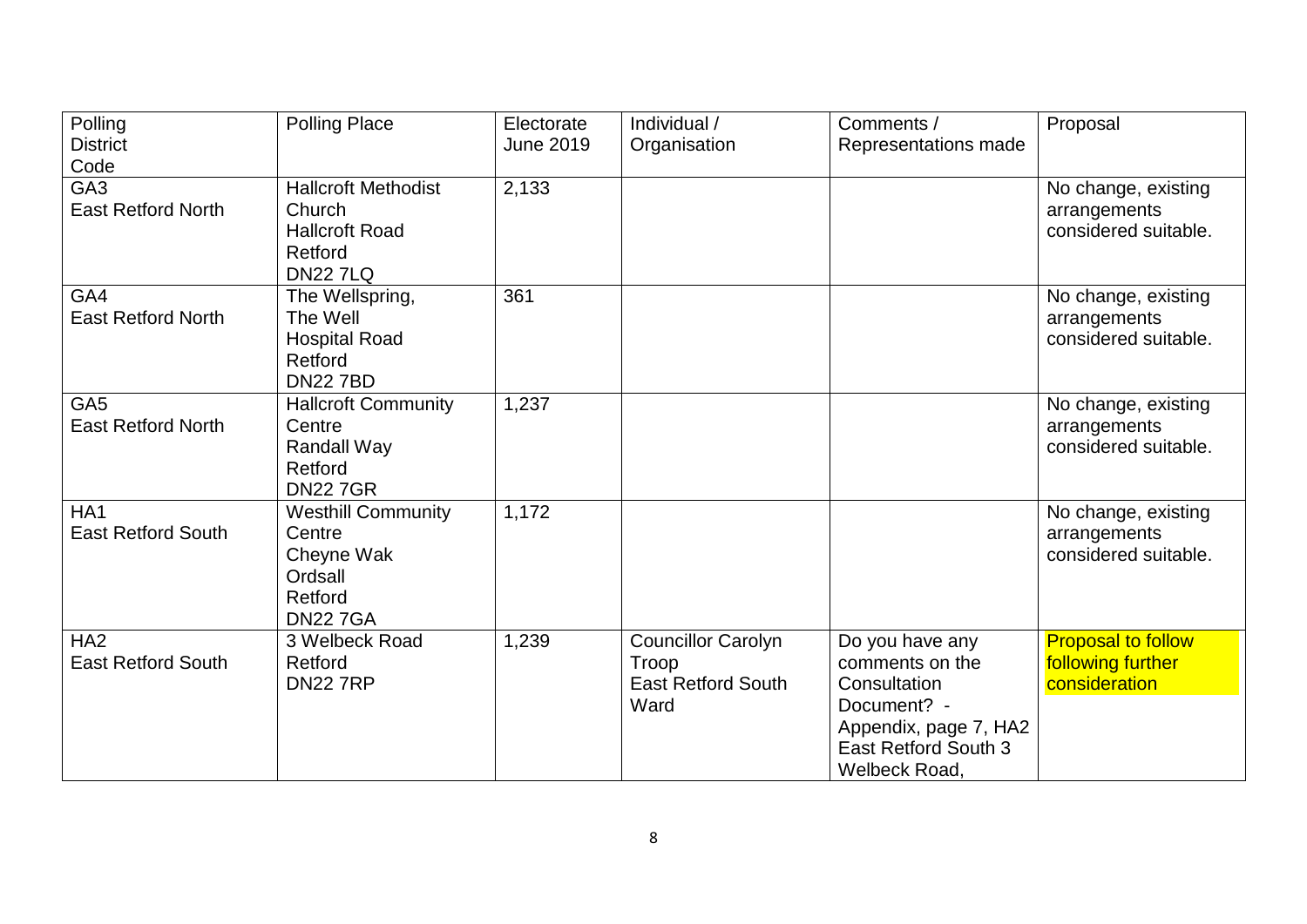| Polling         | <b>Polling Place</b> | Electorate       | Individual / | Comments /                 | Proposal |
|-----------------|----------------------|------------------|--------------|----------------------------|----------|
| <b>District</b> |                      | <b>June 2019</b> | Organisation | Representations made       |          |
| Code            |                      |                  |              |                            |          |
|                 |                      |                  |              | Ordsall. Shop being        |          |
|                 |                      |                  |              | used as a barber shop.     |          |
|                 |                      |                  |              |                            |          |
|                 |                      |                  |              | Do you have any            |          |
|                 |                      |                  |              | comments on the            |          |
|                 |                      |                  |              |                            |          |
|                 |                      |                  |              | facilities at the polling  |          |
|                 |                      |                  |              | stations in the area       |          |
|                 |                      |                  |              | you represent? - Only      |          |
|                 |                      |                  |              | 3 Welbeck Road             |          |
|                 |                      |                  |              | Ordsall – change of        |          |
|                 |                      |                  |              | use occurring.             |          |
|                 |                      |                  |              |                            |          |
|                 |                      |                  |              | Do you consider the        |          |
|                 |                      |                  |              | buildings suitable for     |          |
|                 |                      |                  |              | voting purposes? -         |          |
|                 |                      |                  |              | Yes except 3 Welbeck       |          |
|                 |                      |                  |              | Road                       |          |
|                 |                      |                  |              |                            |          |
|                 |                      |                  |              | Do you think there is a    |          |
|                 |                      |                  |              | more suitable building     |          |
|                 |                      |                  |              | within the same polling    |          |
|                 |                      |                  |              | $distlict? - Ordsall$      |          |
|                 |                      |                  |              | <b>Bridon Cricket Club</b> |          |
|                 |                      |                  |              |                            |          |
|                 |                      |                  |              | Pavilion could be          |          |
|                 |                      |                  |              | considered to replace      |          |
|                 |                      |                  |              | 3 Welbeck Road.            |          |
|                 |                      |                  |              | Pavilion located on        |          |
|                 |                      |                  |              | <b>Edgbaston Drive</b>     |          |
|                 |                      |                  |              | owned by the cricket       |          |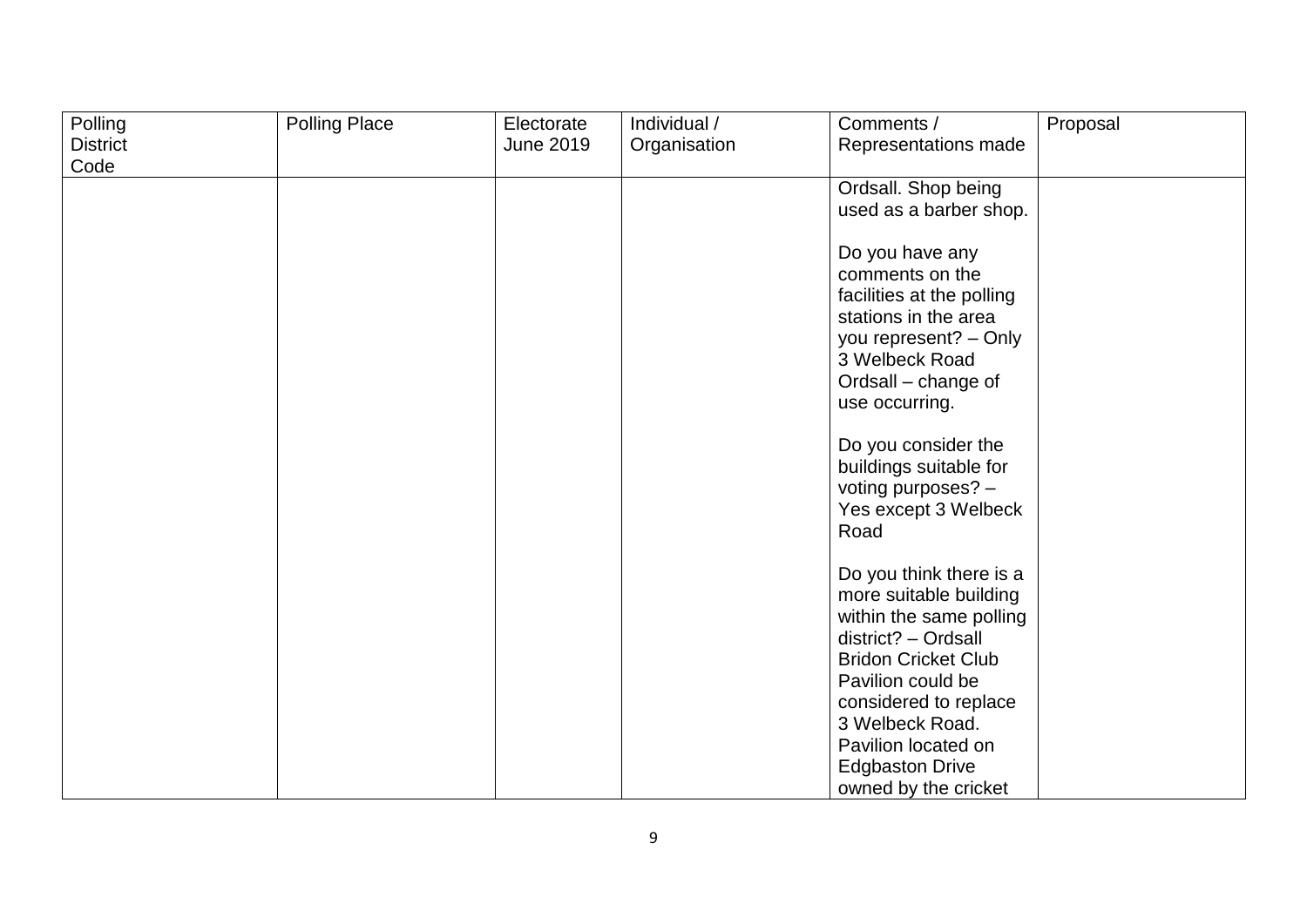| Polling<br><b>District</b><br>Code           | <b>Polling Place</b>                                                                               | Electorate<br><b>June 2019</b> | Individual /<br>Organisation | Comments /<br>Representations made                                                                                                                                                        | Proposal                                                                                                                                                                                                                                                                                                                                        |
|----------------------------------------------|----------------------------------------------------------------------------------------------------|--------------------------------|------------------------------|-------------------------------------------------------------------------------------------------------------------------------------------------------------------------------------------|-------------------------------------------------------------------------------------------------------------------------------------------------------------------------------------------------------------------------------------------------------------------------------------------------------------------------------------------------|
|                                              |                                                                                                    |                                |                              | club on BDC Land. Car<br>park available. Access<br>for people with<br>disabilities via a<br>permanent ramp to the<br>pavilion.                                                            |                                                                                                                                                                                                                                                                                                                                                 |
| HA <sub>3</sub><br><b>East Retford South</b> | <b>Ordsall Parish Church</b><br>Hall<br><b>Church Lane</b><br>Ordsall<br>Retford<br><b>DN227TU</b> | 1,504                          |                              |                                                                                                                                                                                           | No change, existing<br>arrangements<br>considered suitable.                                                                                                                                                                                                                                                                                     |
| IA <sub>1</sub><br><b>East Retford West</b>  | The Butter Market<br><b>Retford Town Hall</b><br>Retford<br><b>DN22 6DB</b>                        | 223                            | John Mann MP                 | 223 voters from IA1<br>use this polling station.<br>It has no<br>inconvenience to co-<br>locate it with FA1 at<br>Albert Hall, saving the<br>council money in terms<br>of staffing costs. | No change, existing<br>arrangements<br>considered suitable.<br>IA1 and FA1 are in<br>different county areas,<br>if moved two polling<br>stations would be<br>needed at Albert Hall<br>for these elections.<br><b>Retford Town Hall is</b><br>used as a ballot box<br>drop off point at close<br>of poll where staff from<br>the station assist. |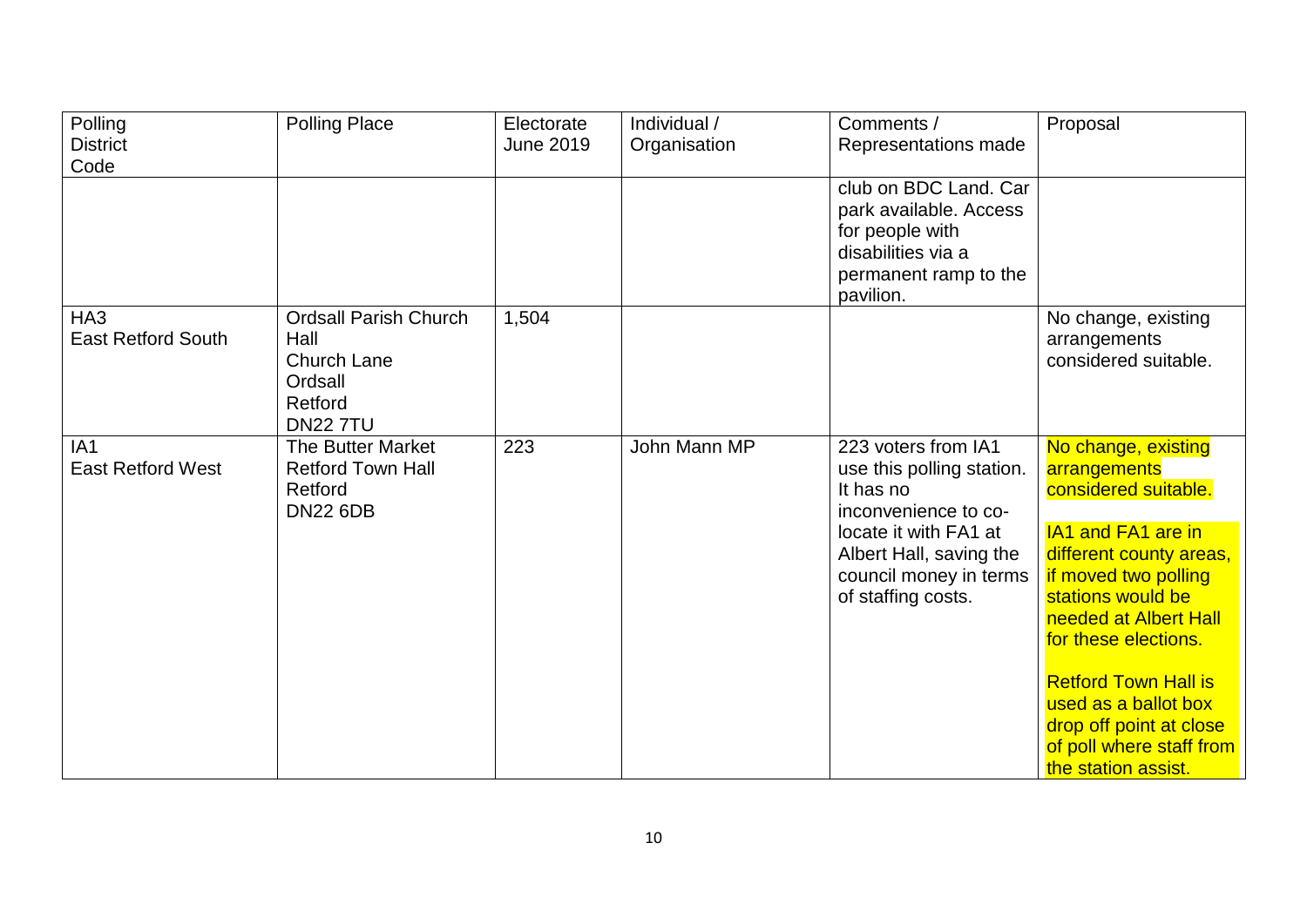| Polling<br><b>District</b><br>Code          | <b>Polling Place</b>                                                                     | Electorate<br><b>June 2019</b> | Individual /<br>Organisation        | Comments /<br>Representations made                                                                                                                      | Proposal                                                                                                                                                                                                                                                                                                                                                                      |
|---------------------------------------------|------------------------------------------------------------------------------------------|--------------------------------|-------------------------------------|---------------------------------------------------------------------------------------------------------------------------------------------------------|-------------------------------------------------------------------------------------------------------------------------------------------------------------------------------------------------------------------------------------------------------------------------------------------------------------------------------------------------------------------------------|
|                                             |                                                                                          |                                |                                     |                                                                                                                                                         | <b>Albert Hall has limited</b><br>parking.                                                                                                                                                                                                                                                                                                                                    |
| IA2<br><b>East Retford West</b>             | St. Joseph's Church<br>Hall<br><b>Babworth Road</b>                                      | 580                            |                                     |                                                                                                                                                         | No change, existing<br>arrangements<br>considered suitable.                                                                                                                                                                                                                                                                                                                   |
| IA <sub>5</sub><br><b>East Retford West</b> | Retford<br><b>DN227BP</b>                                                                | 557<br>Total $-1,137$          |                                     |                                                                                                                                                         |                                                                                                                                                                                                                                                                                                                                                                               |
| IA <sub>3</sub><br><b>East Retford West</b> | <b>Thrumpton Primary</b><br>School<br>Off Whinneymoor Lane<br>Retford<br><b>DN22 7AF</b> | 814                            | <b>Thrumpton Primary</b><br>Academy | Suggestions for<br>alternative locations<br>rather than the school:<br>The Sun Inn,<br>$\bullet$<br>Thrumpton<br>Lane<br>The Elms Hotel,<br>London Road | <b>Trial the Elms Hotel as</b><br>a polling station at the<br>next election.<br>The Elms Hotel has a<br>large function room<br>with separate access,<br>disabled access and a<br>large carpark.<br><b>NOTE: A double</b><br>station would be<br>needed for County<br><b>Council elections.</b><br><b>Amend the Polling</b><br>District to include 60 to<br>93 Thrumpton Lane. |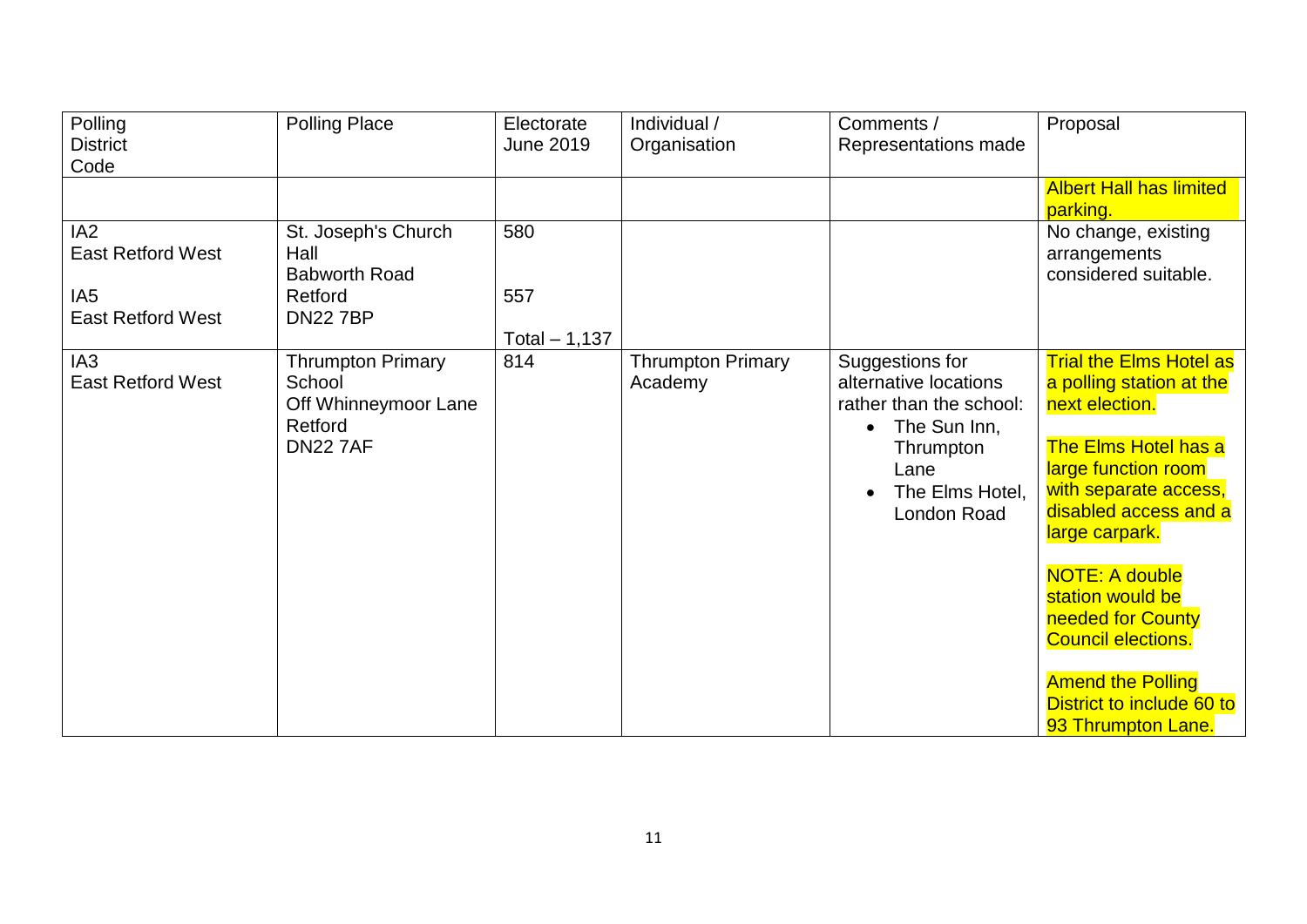| Polling                  | <b>Polling Place</b>         | Electorate         | Individual /                | Comments /               | Proposal                             |
|--------------------------|------------------------------|--------------------|-----------------------------|--------------------------|--------------------------------------|
| <b>District</b>          |                              | <b>June 2019</b>   | Organisation                | Representations made     |                                      |
| Code                     |                              |                    |                             |                          |                                      |
| IA <sub>6</sub>          | <b>Babworth Road Sports</b>  | 928                |                             |                          | No change, existing                  |
| <b>East Retford West</b> | & Social Club                |                    |                             |                          | arrangements                         |
|                          | <b>Babworth Road</b>         |                    |                             |                          | considered suitable.                 |
|                          | Retford                      |                    |                             |                          |                                      |
|                          | <b>DN22 7NJ</b>              |                    |                             |                          |                                      |
| JA1                      | <b>Everton Village Hall</b>  | 726                |                             |                          | No change, existing                  |
| Everton                  | <b>Church Street</b>         |                    |                             |                          | arrangements<br>considered suitable. |
| JA4                      | Everton<br>Doncaster         | 43                 |                             |                          |                                      |
| Scaftworth               | <b>DN10 5BB</b>              |                    |                             |                          |                                      |
|                          |                              | <b>Total - 769</b> |                             |                          |                                      |
| JA <sub>2</sub>          | Gringley-on-the-Hill         | 677                | <b>Councillor M Watson</b>  | The Community            | No change, existing                  |
| Gringley-on-the-Hill     | <b>Community Centre</b>      |                    | <b>Everton Ward</b>         | Centre has its own car   | arrangements                         |
|                          | <b>High Street</b>           |                    |                             | park. Considers the      | considered suitable.                 |
|                          | Gringley-on-the-Hill         |                    | Gringley-on-the-Hill        | buildings suitable for   |                                      |
|                          | Doncaster<br><b>DN10 4RT</b> |                    | <b>Parish Council Clerk</b> | voting purposes.         |                                      |
|                          |                              |                    |                             | I wish to point out that |                                      |
|                          |                              |                    |                             | in the Review it states  |                                      |
|                          |                              |                    |                             | that Gringley            |                                      |
|                          |                              |                    |                             | <b>Community Centre</b>  |                                      |
|                          |                              |                    |                             | only has on-street       |                                      |
|                          |                              |                    |                             | parking. This is         |                                      |
|                          |                              |                    |                             | incorrect as there is a  |                                      |
|                          |                              |                    |                             | car park at the rear of  |                                      |
|                          |                              |                    |                             | the premises,            |                                      |
|                          |                              |                    |                             | accessed from Baker      |                                      |
|                          |                              |                    |                             | Avenue.                  |                                      |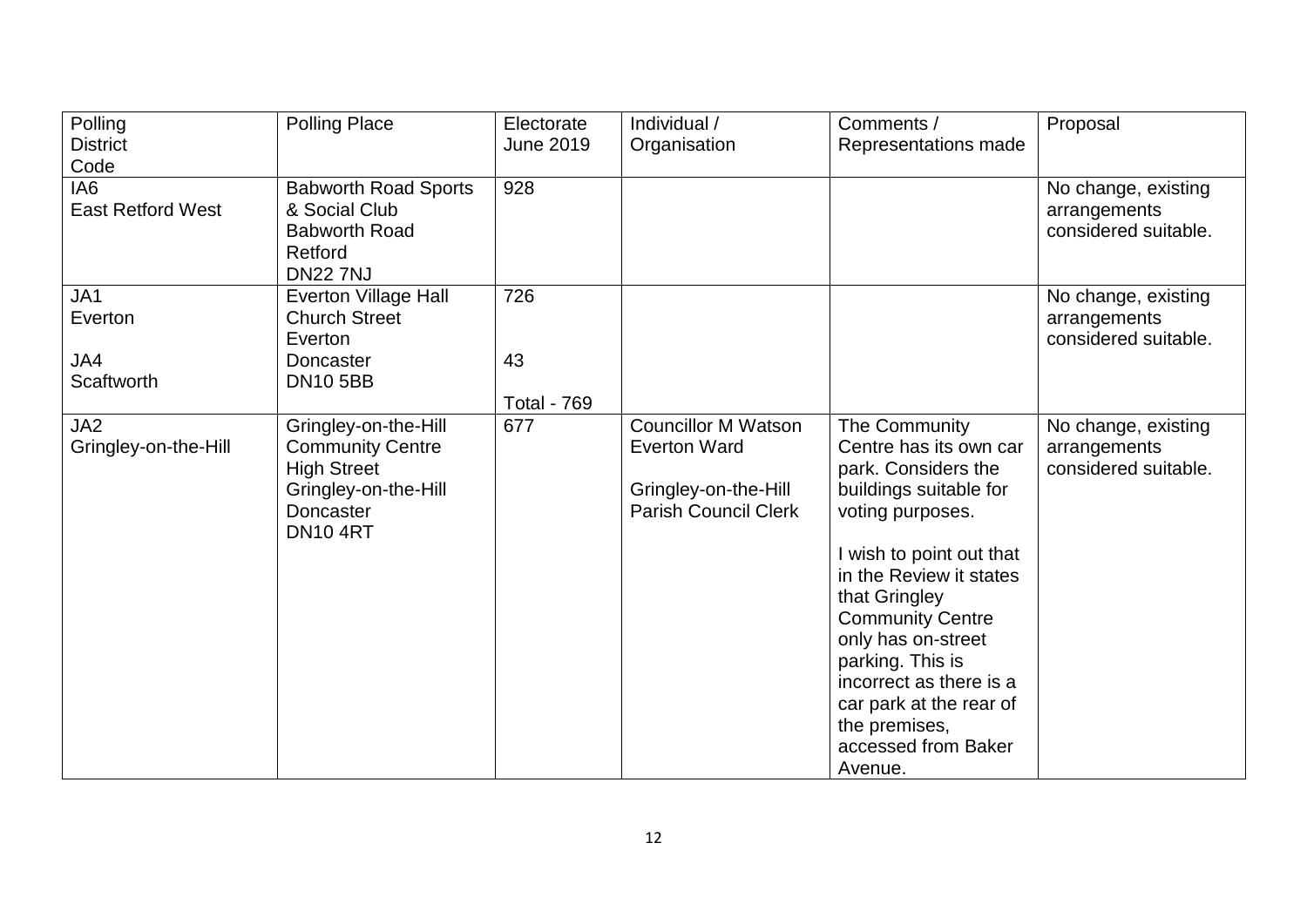| Polling                        | <b>Polling Place</b>           | Electorate       | Individual /                 | Comments /              | Proposal                  |
|--------------------------------|--------------------------------|------------------|------------------------------|-------------------------|---------------------------|
| <b>District</b>                |                                | <b>June 2019</b> | Organisation                 | Representations made    |                           |
| Code                           |                                |                  |                              |                         |                           |
| JA3                            | <b>Misson Community</b>        | 571              | <b>Misson Parish Council</b> | No comments.            | No change, existing       |
| Misson                         | Centre                         |                  |                              | Considers the           | arrangements              |
|                                | <b>Vicar Lane</b>              |                  |                              | buildings suitable for  | considered suitable.      |
|                                | Misson                         |                  |                              | voting purposes.        |                           |
|                                | Doncaster                      |                  |                              |                         |                           |
|                                | <b>DN10 6EG</b>                |                  |                              |                         |                           |
| KA <sub>1</sub>                | Devonshire Road                | 1,336            | <b>Councillor J Evans</b>    | I agree with the        | <b>Proposal to follow</b> |
| <b>Harworth &amp; Bircotes</b> | <b>Community Centre</b>        |                  | <b>Harworth Ward</b>         | comments relating to    | following further         |
| KA <sub>2</sub>                | 2 Devonshire Road              | 1,308            |                              | Harworth and Bircotes;  | consideration             |
| <b>Harworth &amp; Bircotes</b> | <b>Harworth</b>                |                  |                              | I believe that they are |                           |
| KA <sub>5</sub>                | Doncaster                      | 377              |                              | relevant and meet the   |                           |
| <b>Harworth &amp; Bircotes</b> | <b>DN11 8JF</b>                |                  |                              | needs of the current    |                           |
|                                |                                | Total $-3,021$   |                              | population.             |                           |
| KA3                            | Harworth Village               | 915              |                              |                         | No change, existing       |
| <b>Harworth &amp; Bircotes</b> | Institute                      |                  |                              |                         | arrangements              |
|                                | <b>Main Street</b>             |                  |                              |                         | considered suitable.      |
|                                | <b>Harworth</b>                |                  |                              |                         |                           |
|                                | Doncaster                      |                  |                              |                         |                           |
|                                | <b>DN11 8LB</b>                |                  |                              |                         |                           |
| KA4                            | <b>Harworth &amp; Bircotes</b> | 608              |                              |                         | No change, existing       |
| <b>Harworth &amp; Bircotes</b> | <b>Town Hall</b>               |                  |                              |                         | arrangements              |
|                                | The Information Centre         |                  |                              |                         | considered suitable.      |
|                                | <b>Scrooby Road</b>            |                  |                              |                         |                           |
|                                | <b>Bircotes</b>                |                  |                              |                         |                           |
|                                | Doncaster                      |                  |                              |                         |                           |
|                                | <b>DN11 8JP</b>                |                  |                              |                         |                           |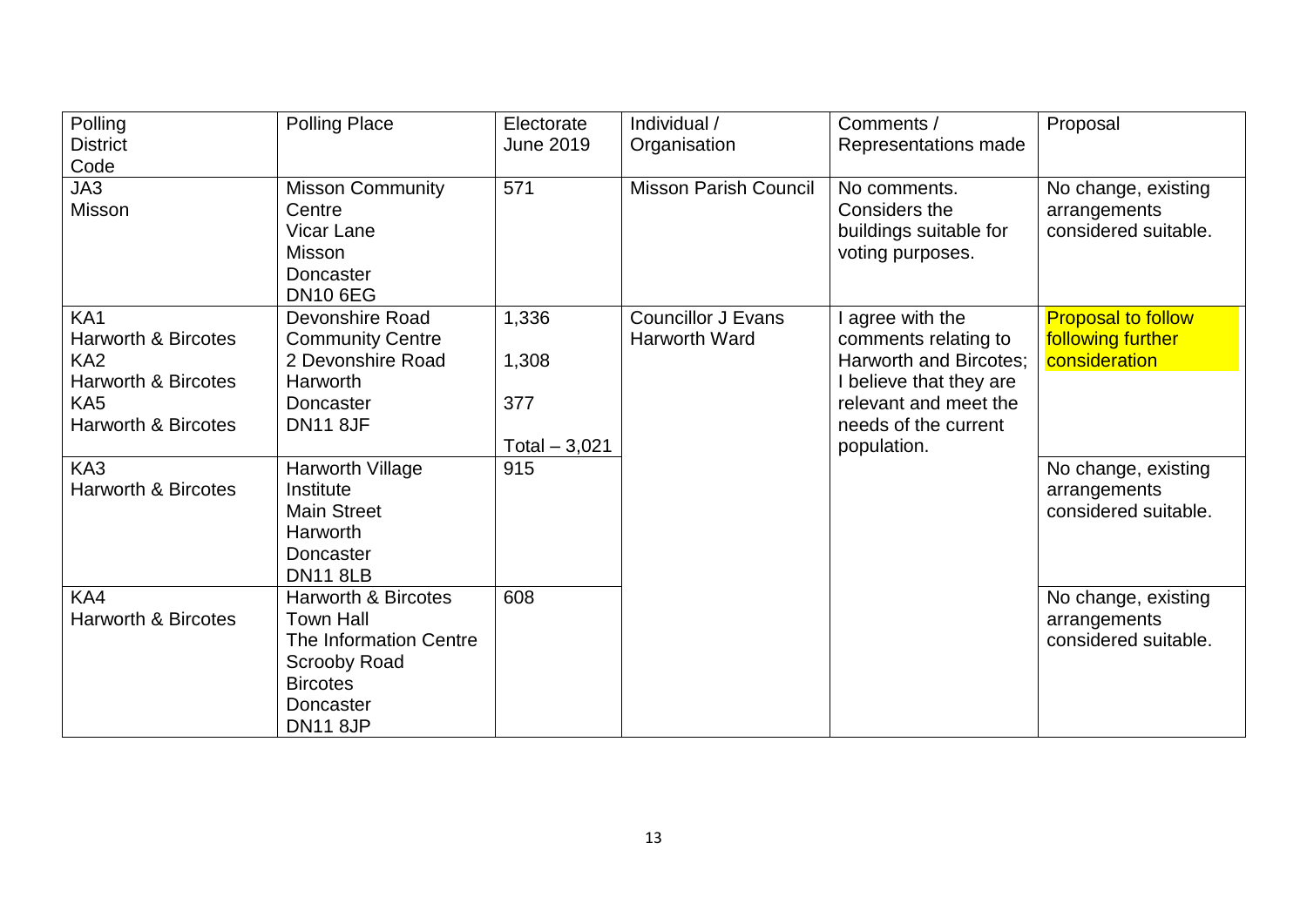| Polling<br><b>District</b>                   | <b>Polling Place</b>                                                                                                                          | Electorate<br><b>June 2019</b> | Individual /<br>Organisation | Comments /<br>Representations made | Proposal                                                    |
|----------------------------------------------|-----------------------------------------------------------------------------------------------------------------------------------------------|--------------------------------|------------------------------|------------------------------------|-------------------------------------------------------------|
| Code                                         |                                                                                                                                               |                                |                              |                                    |                                                             |
| KA6<br><b>Harworth &amp; Bircotes</b>        | <b>Harworth Methodist</b><br><b>Church Hall</b><br>6 Waterslack Road<br><b>Bircotes</b><br><b>Doncaster</b><br><b>DN11 8DW</b>                | 1,085                          |                              |                                    | No change, existing<br>arrangements<br>considered suitable. |
| KA7<br><b>Harworth &amp; Bircotes</b>        | <b>Community Room</b><br><b>Westmorland House</b><br><b>Cumberland Close</b><br>Milne Road<br><b>Bircotes</b><br>Doncaster<br><b>DN11 8BY</b> | 563                            |                              |                                    | No change, existing<br>arrangements<br>considered suitable. |
| LA <sub>2</sub><br>Hodsock (Langold<br>ward) | Langold Village Hall -<br>Committee Room<br>Markham Road<br>Langold<br>Worksop<br><b>S81 9SW</b>                                              | 1,907                          |                              |                                    | No change, existing<br>arrangements<br>considered suitable. |
| MA1<br><b>Misterton</b>                      | <b>Misterton Methodist</b><br><b>Church Hall</b><br><b>High Street</b><br><b>Misterton</b><br>Doncaster<br><b>DN10 4BP</b>                    | 1,770                          |                              |                                    | No change, existing<br>arrangements<br>considered suitable. |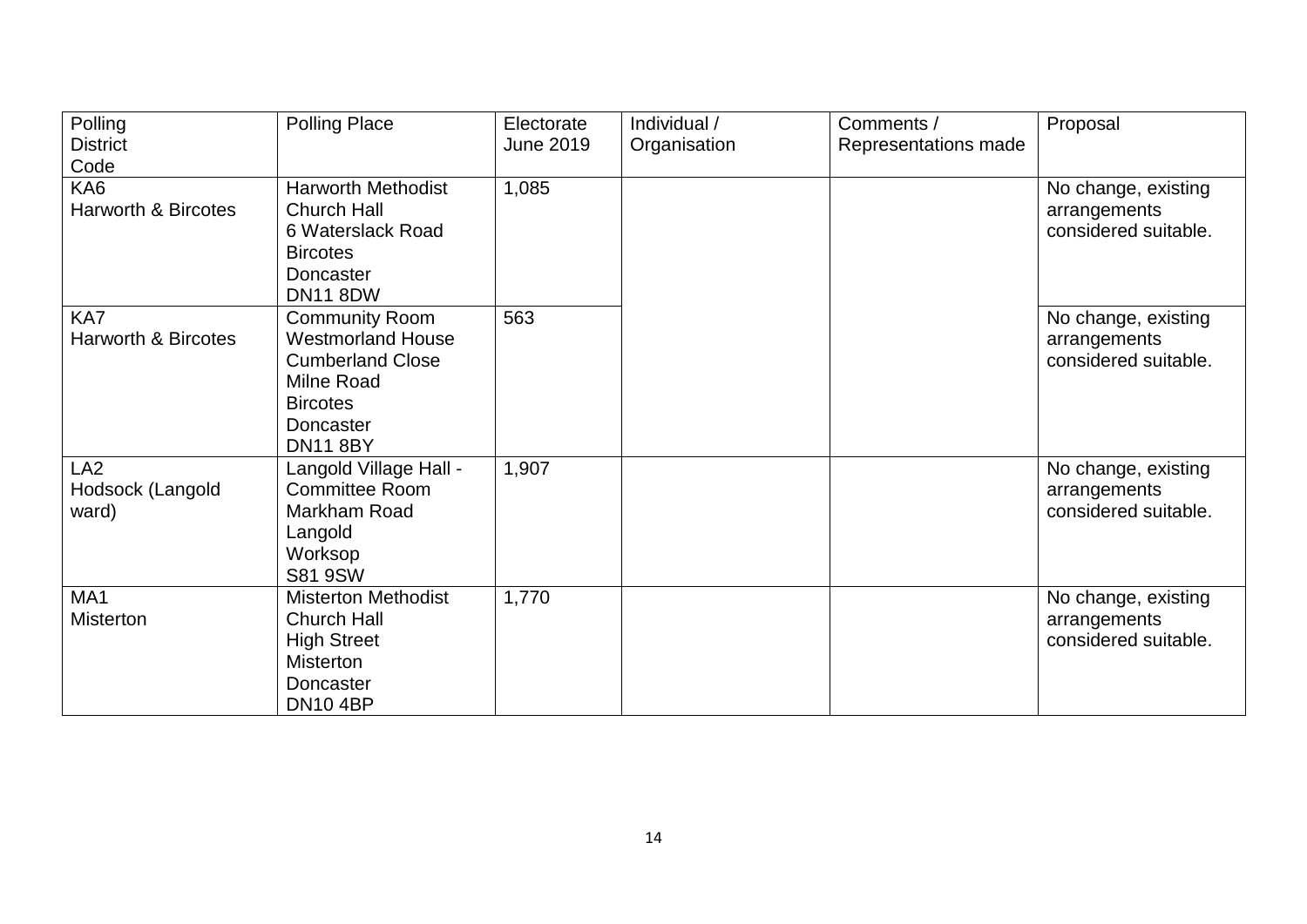| Polling               | <b>Polling Place</b>         | Electorate         | Individual /                 | Comments /                | Proposal             |
|-----------------------|------------------------------|--------------------|------------------------------|---------------------------|----------------------|
| <b>District</b>       |                              | <b>June 2019</b>   | Organisation                 | Representations made      |                      |
| Code                  |                              |                    |                              |                           |                      |
| MA <sub>2</sub>       | <b>Gertrude Morris Hall</b>  | 265                | <b>West Stockwith Parish</b> | No comments to make.      | No change, existing  |
| <b>West Stockwith</b> | <b>Main Street</b>           |                    | Council                      | Considers the facilities  | arrangements         |
|                       | <b>West Stockwith</b>        |                    |                              | satisfactory and the      | considered suitable. |
|                       | Doncaster                    |                    |                              | building suitable for     |                      |
|                       | <b>DN104HA</b>               |                    |                              | voting purposes.          |                      |
| NA <sub>1</sub>       | <b>Treswell Village Hall</b> | 74                 | <b>Treswell with Cottam</b>  | No comments.              | No change, existing  |
| Cottam                | <b>Main Street</b>           |                    | <b>Parish Council</b>        | Considers the             | arrangements         |
|                       | <b>Treswell</b>              |                    |                              | buildings suitable for    | considered suitable. |
| NA8                   | Retford                      | 193                |                              | voting purposes.          |                      |
| <b>Treswell</b>       | <b>DN22 0EG</b>              |                    |                              |                           |                      |
|                       |                              | <b>Total - 267</b> |                              |                           |                      |
| NA <sub>2</sub>       | Headon-cum- Upton            | 110                |                              |                           | No change, existing  |
| Grove                 | <b>Village Hall</b>          |                    |                              |                           | arrangements         |
|                       | <b>Church Street</b>         |                    |                              |                           | considered suitable. |
| NA <sub>3</sub>       | Headon                       | 172                |                              |                           |                      |
| Headon-cum-Upton      | Retford                      |                    |                              |                           |                      |
|                       | <b>DN22 0RD</b>              | <b>Total - 282</b> |                              |                           |                      |
| NA4                   | Rampton Village Hall         | 497                | Local resident               | Rampton Village Hall      | No change, existing  |
| Rampton               | <b>Manor Grounds</b>         |                    |                              | is clean and has very     | arrangements         |
|                       | Rampton                      |                    |                              | good facilities. It is    | considered suitable. |
| NA7                   | Retford                      | 37                 |                              | ideal for local people.   |                      |
| Stokeham              | <b>DN22 0JU</b>              |                    |                              |                           |                      |
|                       |                              | <b>Total - 534</b> |                              | <b>Woodbeck Community</b> |                      |
| NA <sub>5</sub>       | <b>Woodbeck Community</b>    | 203                |                              | Centre is ok but a bit    | No change, existing  |
| Woodbeck              | Centre                       |                    |                              | tired looking.            | arrangements         |
|                       | Woodbeck                     |                    |                              |                           | considered suitable. |
|                       | Retford                      |                    |                              | Do you consider the       |                      |
|                       | <b>DN22 0JS</b>              |                    |                              | buildings suitable for    |                      |
|                       |                              |                    |                              | voting purposes? -        |                      |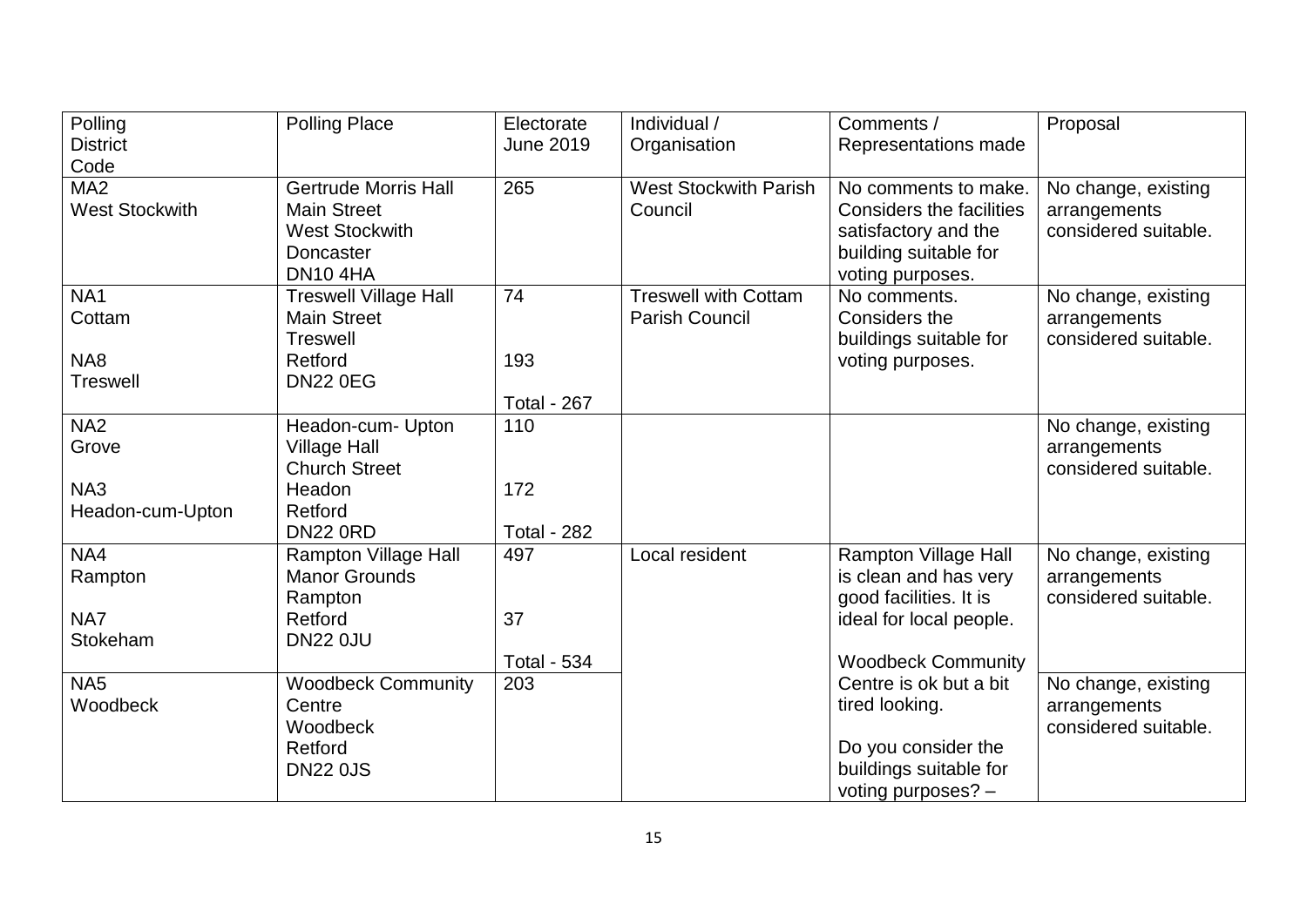| Polling         | <b>Polling Place</b> | Electorate       | Individual / | Comments /                | Proposal |
|-----------------|----------------------|------------------|--------------|---------------------------|----------|
| <b>District</b> |                      | <b>June 2019</b> | Organisation | Representations made      |          |
| Code            |                      |                  |              |                           |          |
|                 |                      |                  |              | Rampton yes,              |          |
|                 |                      |                  |              | Woodbeck ??               |          |
|                 |                      |                  |              |                           |          |
|                 |                      |                  |              | If no, please say why     |          |
|                 |                      |                  |              | and suggest wat you       |          |
|                 |                      |                  |              | would do to improve -     |          |
|                 |                      |                  |              | Woodbeck sometimes        |          |
|                 |                      |                  |              | has no handwash or        |          |
|                 |                      |                  |              | paper towels in the       |          |
|                 |                      |                  |              | loos, just a dirty old    |          |
|                 |                      |                  |              | communal hand towel.      |          |
|                 |                      |                  |              | Access is ok if the door  |          |
|                 |                      |                  |              | with the ramp is open.    |          |
|                 |                      |                  |              |                           |          |
|                 |                      |                  |              | <b>Woodbeck Community</b> |          |
|                 |                      |                  |              | Centre has tack 'love     |          |
|                 |                      |                  |              | shack' signs, witches     |          |
|                 |                      |                  |              | broom sticks and 'beer    |          |
|                 |                      |                  |              | 'o clock' wall clocks.    |          |
|                 |                      |                  |              |                           |          |
|                 |                      |                  |              |                           |          |
|                 |                      |                  |              | If the former children's  |          |
|                 |                      |                  |              | nursery at Rampton        |          |
|                 |                      |                  |              | Hospital could be used    |          |
|                 |                      |                  |              | this is much more         |          |
|                 |                      |                  |              | modern and better         |          |
|                 |                      |                  |              | accessible building.      |          |
|                 |                      |                  |              |                           |          |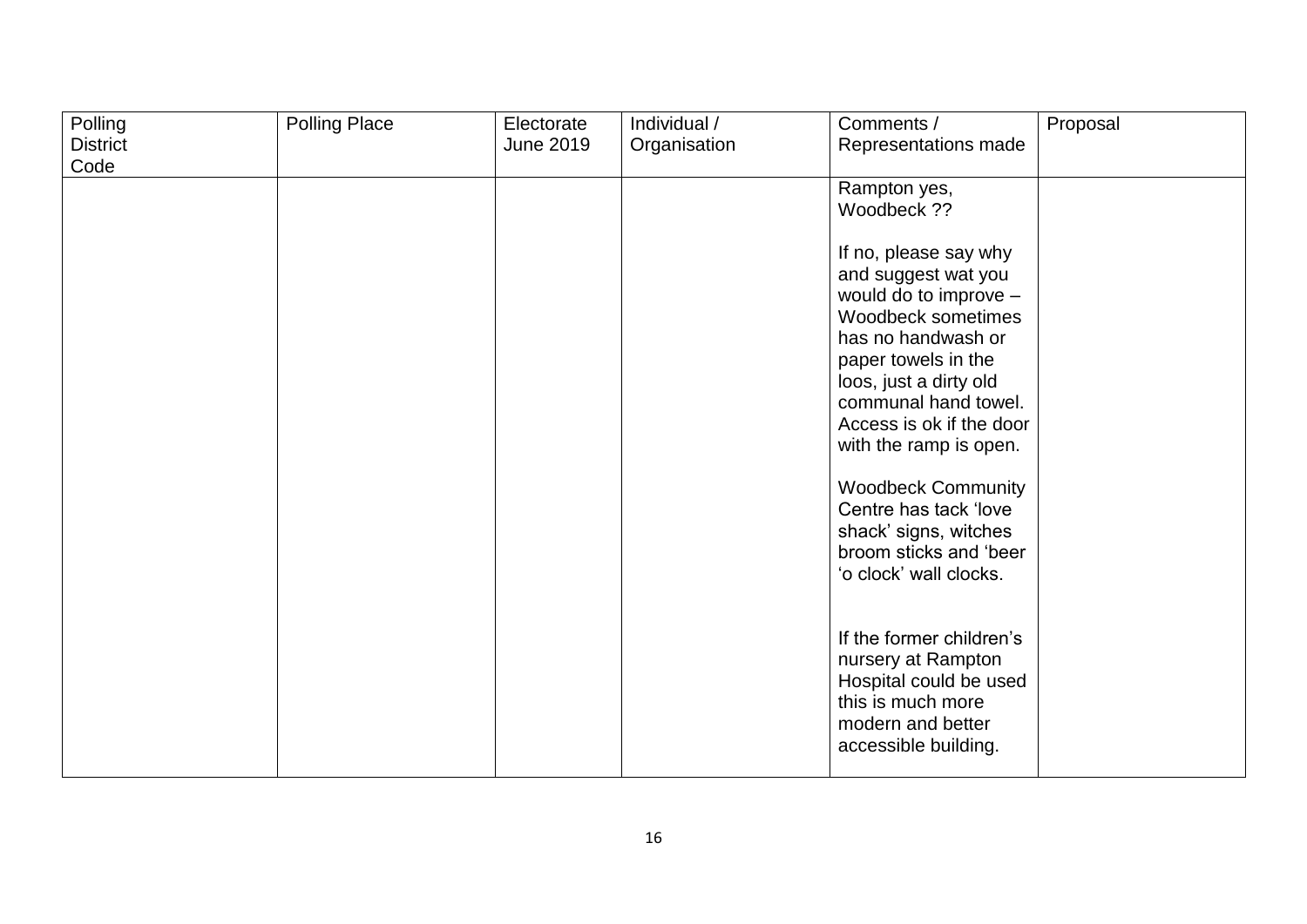| Polling                 | <b>Polling Place</b>        | Electorate         | Individual /          | Comments /             | Proposal             |
|-------------------------|-----------------------------|--------------------|-----------------------|------------------------|----------------------|
| <b>District</b>         |                             | <b>June 2019</b>   | Organisation          | Representations made   |                      |
| Code                    |                             |                    |                       |                        |                      |
| NA <sub>6</sub>         | South Leverton              | 417                | South Leverton Parish | No comments.           | No change, existing  |
| South Leverton          | <b>Memorial Institute</b>   |                    | Council               | Considers the          | arrangements         |
|                         | <b>Town Street</b>          |                    |                       | buildings suitable for | considered suitable. |
|                         | South Leverton              |                    |                       | voting purposes.       |                      |
|                         | Retford                     |                    |                       |                        |                      |
|                         | Notts DN22 0BT              |                    |                       |                        |                      |
| OA1                     | <b>Mattersey All Saints</b> | 325                |                       |                        | No change, existing  |
| Mattersey               | <b>Church Hall</b>          |                    |                       |                        | arrangements         |
|                         | <b>Church Lane</b>          |                    |                       |                        | considered suitable. |
|                         | Mattersey                   |                    |                       |                        |                      |
|                         | Doncaster                   |                    |                       |                        |                      |
|                         | <b>DN10 5DU</b>             |                    |                       |                        |                      |
| OA <sub>2</sub>         | The Community House         | 251                |                       |                        | No change, existing  |
| <b>Mattersey Thorpe</b> | <b>Cunningham Close</b>     |                    |                       |                        | arrangements         |
|                         | <b>Mattersey Thorpe</b>     |                    |                       |                        | considered suitable. |
|                         | Doncaster                   |                    |                       |                        |                      |
|                         | <b>DN10 5EN</b>             |                    |                       |                        |                      |
| OA3                     | St. Barnabas Church         | 1,103              |                       |                        | No change, existing  |
| Ranskill                | North Road                  |                    |                       |                        | arrangements         |
|                         | Ranskill                    |                    |                       |                        | considered suitable. |
| OA4                     | Retford                     | 208                |                       |                        |                      |
| Torworth                | <b>DN22 8NL</b>             |                    |                       |                        |                      |
|                         |                             | Total $-1,311$     |                       |                        |                      |
| PA <sub>1</sub>         | <b>Bole School Room</b>     | 115                |                       |                        | No change, existing  |
| <b>Bole</b>             | Ducie Lane                  |                    |                       |                        | arrangements         |
|                         | <b>Bole</b>                 |                    |                       |                        | considered suitable. |
| PA <sub>5</sub>         | Retford                     | 12                 |                       |                        |                      |
| <b>West Burton</b>      | <b>DN22 9EY</b>             |                    |                       |                        |                      |
|                         |                             | <b>Total - 127</b> |                       |                        |                      |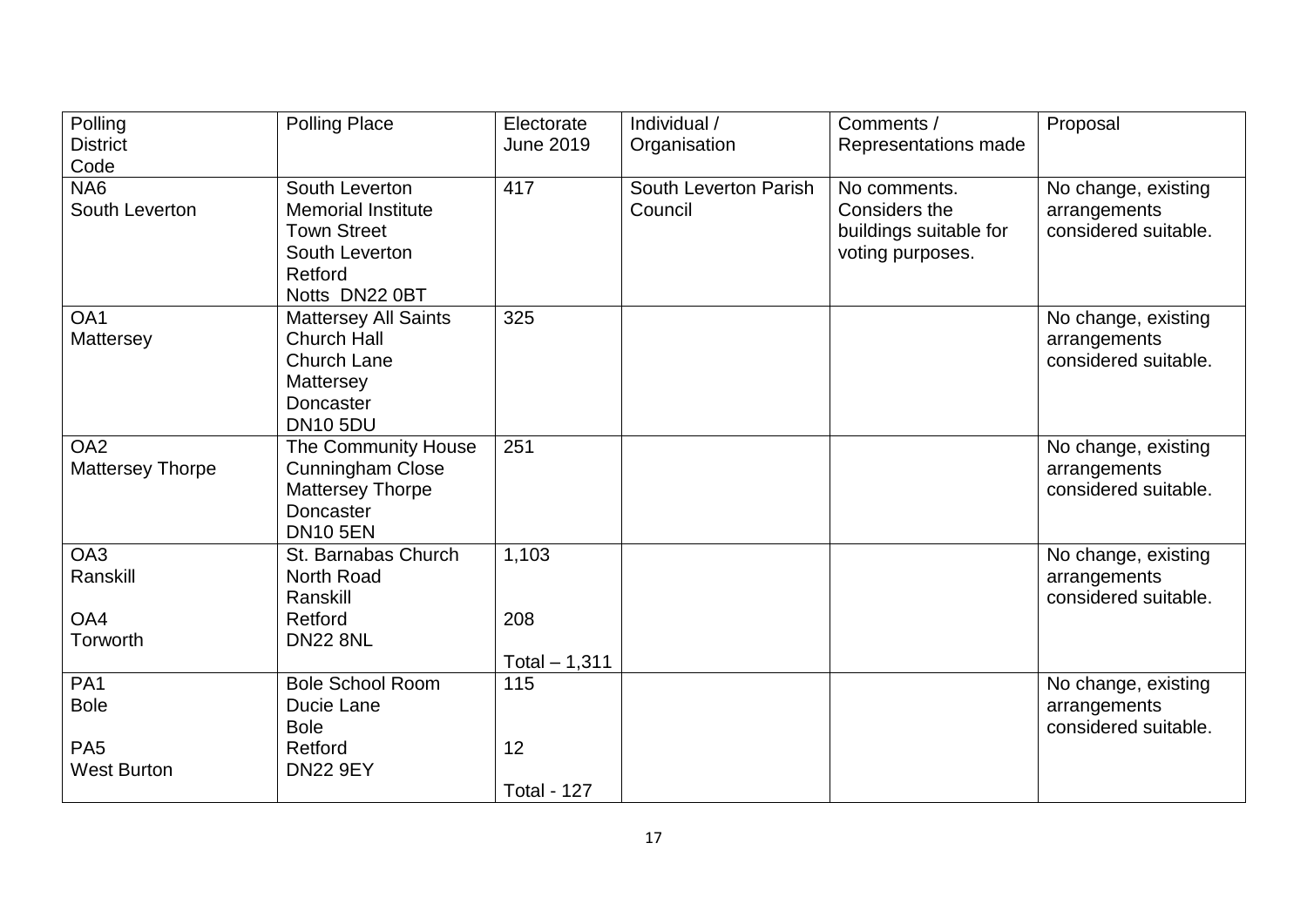| Polling<br><b>District</b>                                        | <b>Polling Place</b>                                                                                                   | Electorate<br>June 2019 | Individual /<br>Organisation                     | Comments /<br>Representations made                                                                                                                                                                                                                                                                                                                                             | Proposal                                                    |
|-------------------------------------------------------------------|------------------------------------------------------------------------------------------------------------------------|-------------------------|--------------------------------------------------|--------------------------------------------------------------------------------------------------------------------------------------------------------------------------------------------------------------------------------------------------------------------------------------------------------------------------------------------------------------------------------|-------------------------------------------------------------|
| Code<br>PA <sub>2</sub><br><b>North</b><br>Leverton/Habblesthorpe | North Leverton<br><b>Methodist Church</b><br><b>Sturton Road</b><br>North Leverton<br>Retford<br><b>DN22 0AB</b>       | 802                     | <b>Councillor J Naish</b><br><b>Sturton Ward</b> | I've reached out to all<br>the PCs in my ward and<br>there are concerns<br>about<br>the<br>using<br>Methodist Chapel in<br>North Leverton as a<br>polling place because<br>(i) there is no off-road<br>parking, and (ii) it is<br>close to very busy<br>crossroads. It has been<br>that<br>the<br>suggested<br>nearby school could be<br>used as<br>a<br>safer<br>alternative. | No change, existing<br>arrangements<br>considered suitable. |
| PA <sub>3</sub><br>North and South<br>Wheatley                    | North and South<br><b>Wheatley Village Hall</b><br><b>Sturton Road</b><br>South Wheatley<br>Retford<br><b>DN22 9DH</b> | 525                     |                                                  |                                                                                                                                                                                                                                                                                                                                                                                | No change, existing<br>arrangements<br>considered suitable. |
| PA4<br>Sturton-Le-Steeple                                         | Sturton Village Hall<br><b>Brickings Way</b><br><b>Sturton-Le Steeple</b><br>Retford<br><b>DN22 9HY</b>                | 421                     |                                                  |                                                                                                                                                                                                                                                                                                                                                                                | No change, existing<br>arrangements<br>considered suitable. |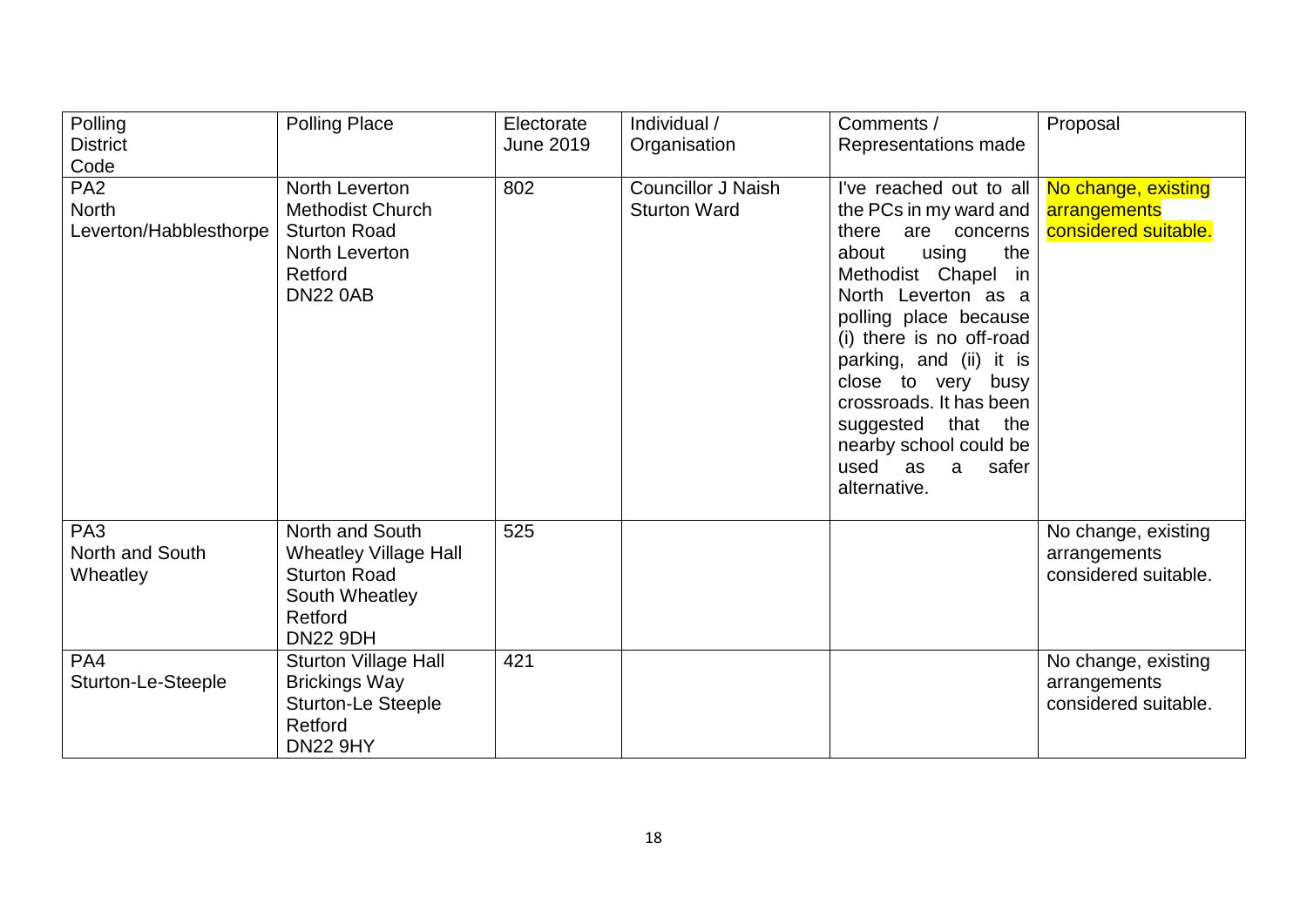| Polling            | <b>Polling Place</b>       | Electorate       | Individual /         | Comments /             | Proposal                      |
|--------------------|----------------------------|------------------|----------------------|------------------------|-------------------------------|
| <b>District</b>    |                            | <b>June 2019</b> | Organisation         | Representations made   |                               |
| Code               |                            |                  |                      |                        |                               |
| QA1                | Ranby Village Hall         | 487              |                      |                        | No change, existing           |
| <b>Babworth</b>    | <b>Blyth Road</b>          |                  |                      |                        | arrangements                  |
|                    | Ranby                      |                  |                      |                        | considered suitable.          |
|                    | Retford                    |                  |                      |                        |                               |
|                    | <b>DN22 8HZ</b>            |                  |                      |                        |                               |
| QA <sub>2</sub>    | <b>Barnby Moor Village</b> | 217              |                      |                        | No change, existing           |
| <b>Barnby Moor</b> | Hall                       |                  |                      |                        | arrangements                  |
|                    | <b>Kennel Drive</b>        |                  |                      |                        | considered suitable.          |
|                    | <b>Barnby Moor</b>         |                  |                      |                        |                               |
|                    | Retford                    |                  |                      |                        |                               |
|                    | <b>DN22 8QU</b>            |                  |                      |                        |                               |
| QA3                | Lound Village Hall         | 411              |                      |                        | No change, existing           |
| Lound              | <b>Town Street</b>         |                  |                      |                        | arrangements                  |
|                    | Lound                      |                  |                      |                        | considered suitable.          |
|                    | Retford                    |                  |                      |                        |                               |
|                    | <b>DN22 8SA</b>            |                  |                      |                        |                               |
| QA4                | Sutton-cum-Lound           | 576              |                      |                        | No change, existing           |
| Sutton             | <b>Village Hall</b>        |                  |                      |                        | arrangements                  |
|                    | <b>Town Street</b>         |                  |                      |                        | considered suitable.          |
|                    | Sutton                     |                  |                      |                        |                               |
|                    | Retford                    |                  |                      |                        |                               |
|                    | <b>DN22 8PT</b>            |                  |                      |                        |                               |
| RA1                | Dunham & District          | 96               | Dunham on Trent with | Considers the          | <b>Following consultation</b> |
| Darlton            | <b>Millenium Centre</b>    |                  | Ragnall, Fledborough | buildings suitable for | with GIS the postcode         |
| RA <sub>2</sub>    | <b>Low Street</b>          | 328              | and Darlton Parish   | voting purposes.       | be amended to NG22            |
| Dunham-on-Trent    | Dunham-on-Trent            |                  | Council              |                        | OFJ.                          |
| RA4                | <b>Newark</b>              | 39               |                      | If the issue with the  |                               |
| Fledborough        | <b>NG22 0UD</b>            |                  |                      | postcode for the       |                               |
| RA <sub>8</sub>    |                            | 69               |                      | building could be      |                               |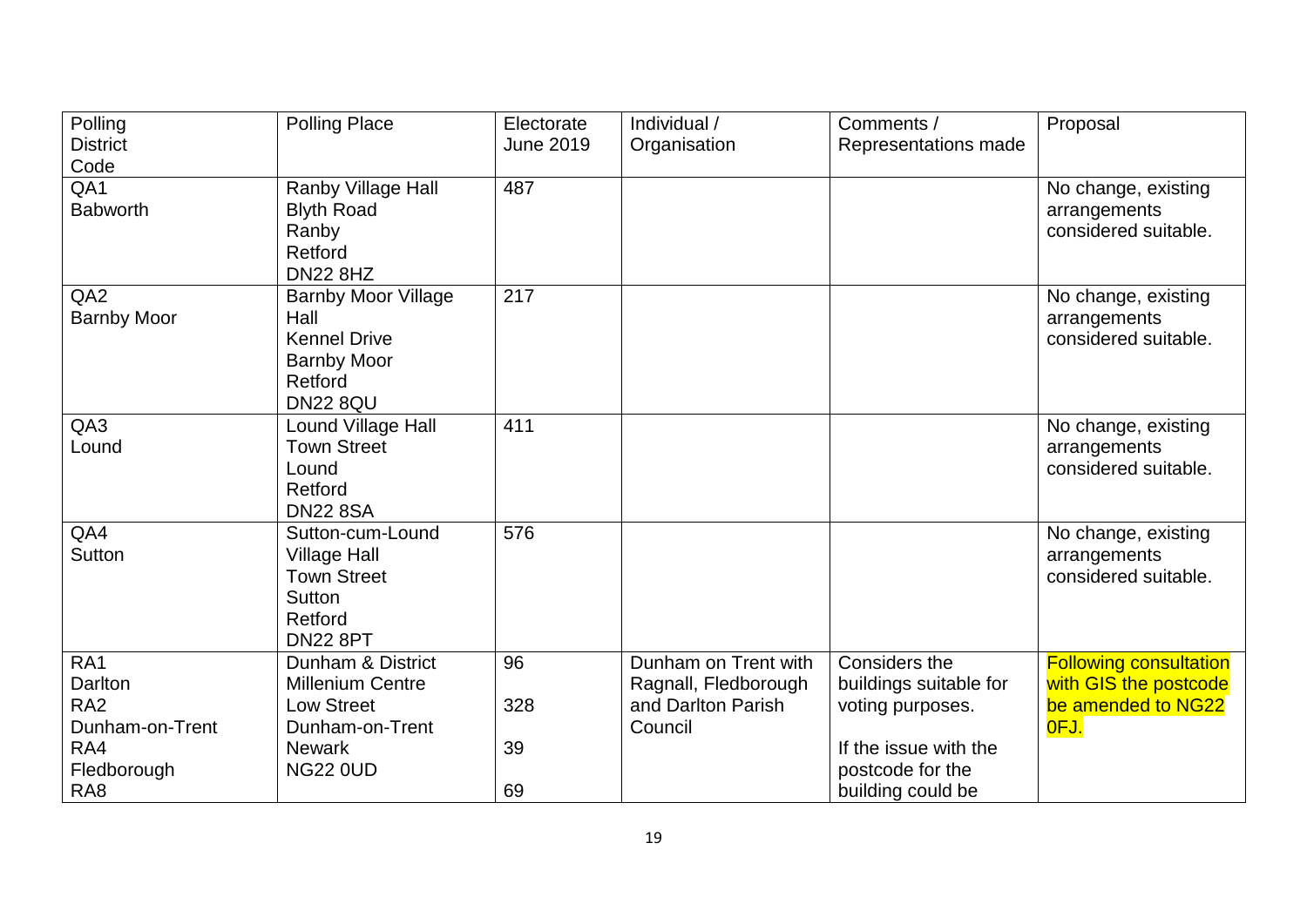| Polling         | <b>Polling Place</b>        | Electorate         | Individual /               | Comments /                | Proposal             |
|-----------------|-----------------------------|--------------------|----------------------------|---------------------------|----------------------|
| <b>District</b> |                             | June 2019          | Organisation               | Representations made      |                      |
| Code            |                             |                    |                            |                           |                      |
| Ragnall         |                             |                    |                            | resolved, this would be   |                      |
|                 |                             | <b>Total - 532</b> |                            | of benefit to all         |                      |
|                 |                             |                    |                            | electors.                 |                      |
| RA3             | <b>East Drayton Village</b> | 208                | <b>East Drayton Parish</b> | No comments on the        | No change, existing  |
| East Drayton    | Hall                        |                    | Council                    | consultation document     | arrangements         |
|                 | <b>Top Street</b>           |                    |                            | and considers the         | considered suitable. |
|                 | East Drayton                |                    |                            | buildings suitable for    |                      |
|                 | Retford                     |                    |                            | voting purposes.          |                      |
|                 | <b>DN22 0LG</b>             |                    |                            |                           |                      |
|                 |                             |                    |                            | Do you have any           |                      |
|                 |                             |                    |                            | comments on the           |                      |
|                 |                             |                    |                            | facilities at the polling |                      |
|                 |                             |                    |                            | stations in the area      |                      |
|                 |                             |                    |                            | you represent? - In the   |                      |
|                 |                             |                    |                            | previous review we        |                      |
|                 |                             |                    |                            | asked that "disabled      |                      |
|                 |                             |                    |                            | access" be added.         |                      |
|                 |                             |                    |                            | Please add this now.      |                      |
| RA <sub>5</sub> | Laneham Memorial            | 343                |                            |                           | No change, existing  |
| Laneham         | Hall                        |                    |                            |                           | arrangements         |
|                 | <b>Main Street</b>          |                    |                            |                           | considered suitable. |
|                 | Laneham                     |                    |                            |                           |                      |
|                 | Retford                     |                    |                            |                           |                      |
|                 | <b>DN22 0NG</b>             |                    |                            |                           |                      |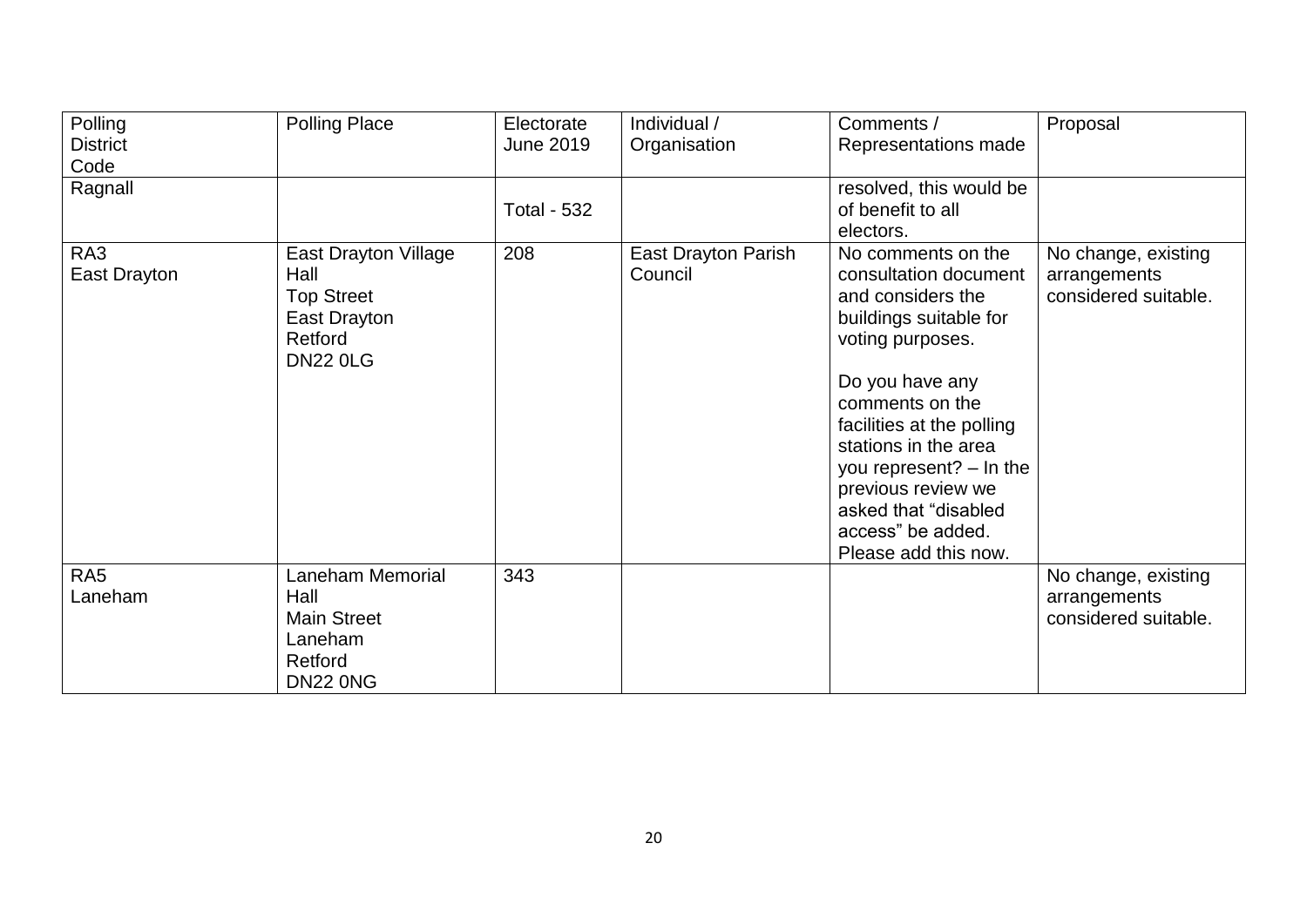| Polling                     | <b>Polling Place</b>        | Electorate         | Individual / | Comments /           | Proposal             |
|-----------------------------|-----------------------------|--------------------|--------------|----------------------|----------------------|
| <b>District</b>             |                             | <b>June 2019</b>   | Organisation | Representations made |                      |
| Code                        |                             |                    |              |                      |                      |
| RA <sub>6</sub>             | Normanton-on-Trent          | 78                 |              |                      | No change, existing  |
| Marnham                     | <b>Village Hall</b>         |                    |              |                      | arrangements         |
|                             | <b>South Street</b>         |                    |              |                      | considered suitable. |
| RA7                         | Normanton-on-Trent          | 312                |              |                      |                      |
| Normanton-on-Trent          | <b>Newark</b>               |                    |              |                      |                      |
|                             | <b>NG23 6RQ</b>             | <b>Total - 390</b> |              |                      |                      |
| RA9                         | <b>Tuxford Working Mens</b> | 928                |              |                      | No change, existing  |
| <b>Tuxford</b>              | Club                        |                    |              |                      | arrangements         |
|                             | 13 Eldon Street             |                    |              |                      | considered suitable. |
|                             | <b>Tuxford</b>              |                    |              |                      |                      |
|                             | <b>NG22 0LB</b>             |                    |              |                      |                      |
|                             |                             |                    |              |                      |                      |
| <b>RA10</b>                 | <b>Temporary Polling</b>    | 1,129              |              |                      | No change, existing  |
| <b>Tuxford</b>              | <b>Station</b>              |                    |              |                      | arrangements         |
|                             | <b>End-Gilbert Avenue</b>   |                    |              |                      | considered suitable. |
|                             | <b>Tuxford</b>              |                    |              |                      |                      |
|                             | <b>Newark</b>               |                    |              |                      |                      |
|                             | <b>NG22 0JB</b>             |                    |              |                      |                      |
| SA <sub>1</sub>             | <b>Clumber Park Social</b>  | 61                 |              |                      | No change, existing  |
| Carburton                   | Club                        |                    |              |                      | arrangements         |
|                             | <b>Hardwick Village</b>     |                    |              |                      | considered suitable. |
| SA <sub>2</sub>             | <b>Clumber Park</b>         | 61                 |              |                      |                      |
| <b>Clumber and Hardwick</b> | Worksop                     |                    |              |                      |                      |
|                             | <b>S80 3BQ</b>              | <b>Total - 122</b> |              |                      |                      |
| SA <sub>3</sub>             | Norton & Cuckney            | 284                |              |                      | No change, existing  |
| Norton and Cuckney          | <b>Village Hall</b>         |                    |              |                      | arrangements         |
|                             | Cuckney                     |                    |              |                      | considered suitable. |
|                             | Mansfield                   |                    |              |                      |                      |
|                             | <b>NG20 9LP</b>             |                    |              |                      |                      |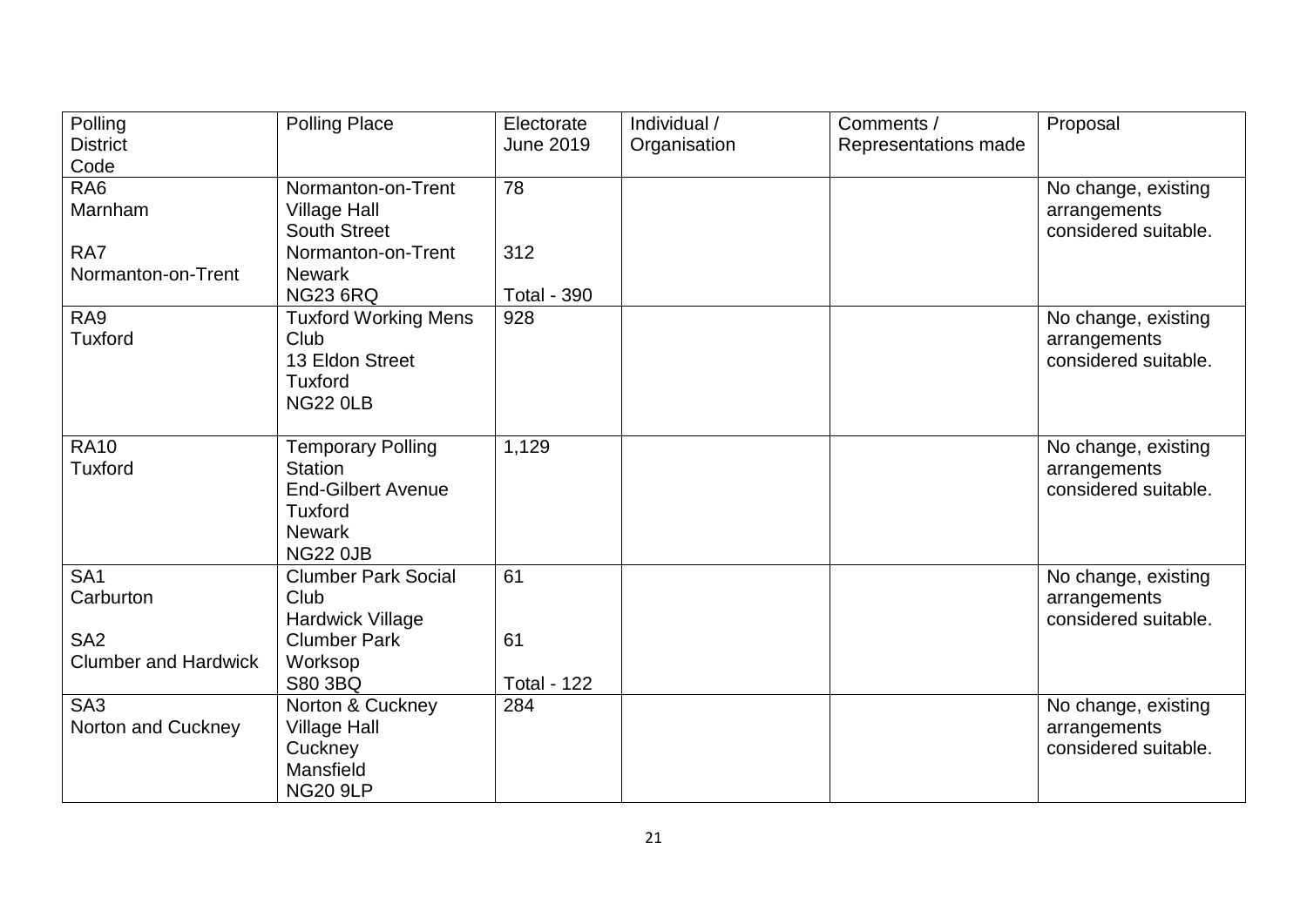| Polling                            | <b>Polling Place</b>                   | Electorate       | Individual / | Comments /           | Proposal                             |
|------------------------------------|----------------------------------------|------------------|--------------|----------------------|--------------------------------------|
| <b>District</b>                    |                                        | <b>June 2019</b> | Organisation | Representations made |                                      |
| Code                               |                                        |                  |              |                      |                                      |
| SA4                                | <b>Elkesley Memorial Hall</b>          | 617              |              |                      | No change, existing                  |
| Elkesley                           | <b>High Street</b><br>Elkesley         |                  |              |                      | arrangements<br>considered suitable. |
|                                    | Retford                                |                  |              |                      |                                      |
|                                    | <b>DN22 8AU</b>                        |                  |              |                      | <b>Amend postcode to</b>             |
|                                    |                                        |                  |              |                      | <b>DN22 8AJ</b>                      |
| SA <sub>5</sub>                    | <b>Education Room</b>                  | 143              |              |                      | No change, existing                  |
| <b>Holbeck</b>                     | <b>Harley Gallery</b>                  |                  |              |                      | arrangements                         |
|                                    | Welbeck                                |                  |              |                      | considered suitable.                 |
| SA7                                | <b>S80 3LW</b>                         | 14               |              |                      |                                      |
| Welbeck                            |                                        |                  |              |                      |                                      |
|                                    |                                        | Total $-157$     |              |                      |                                      |
| SA <sub>6</sub><br>Nether Langwith | Nether Langwith<br><b>Village Hall</b> | 363              |              |                      | No change, existing<br>arrangements  |
|                                    | Queens Walk                            |                  |              |                      | considered suitable.                 |
|                                    | Nether Langwith                        |                  |              |                      |                                      |
|                                    | Mansfield                              |                  |              |                      |                                      |
|                                    | <b>NG20 9EW</b>                        |                  |              |                      |                                      |
| TA1                                | <b>Sir Edmund Hillary</b>              | 1,302            |              |                      | No change, existing                  |
| <b>Worksop East</b>                | <b>Primary School</b>                  |                  |              |                      | arrangements                         |
|                                    | Kingsway                               |                  |              |                      | considered suitable.                 |
|                                    | <b>Kilton</b>                          |                  |              |                      |                                      |
|                                    | Worksop                                |                  |              |                      |                                      |
|                                    | <b>S81 0AN</b>                         |                  |              |                      |                                      |
| TA <sub>2</sub>                    | <b>Oasis Community</b>                 | 1,929            |              |                      | No change, existing                  |
| <b>Worksop East</b>                | Centre                                 |                  |              |                      | arrangements<br>considered suitable. |
|                                    | <b>Longfellow Drive</b><br>Worksop     |                  |              |                      |                                      |
|                                    | <b>S81 ODE</b>                         |                  |              |                      |                                      |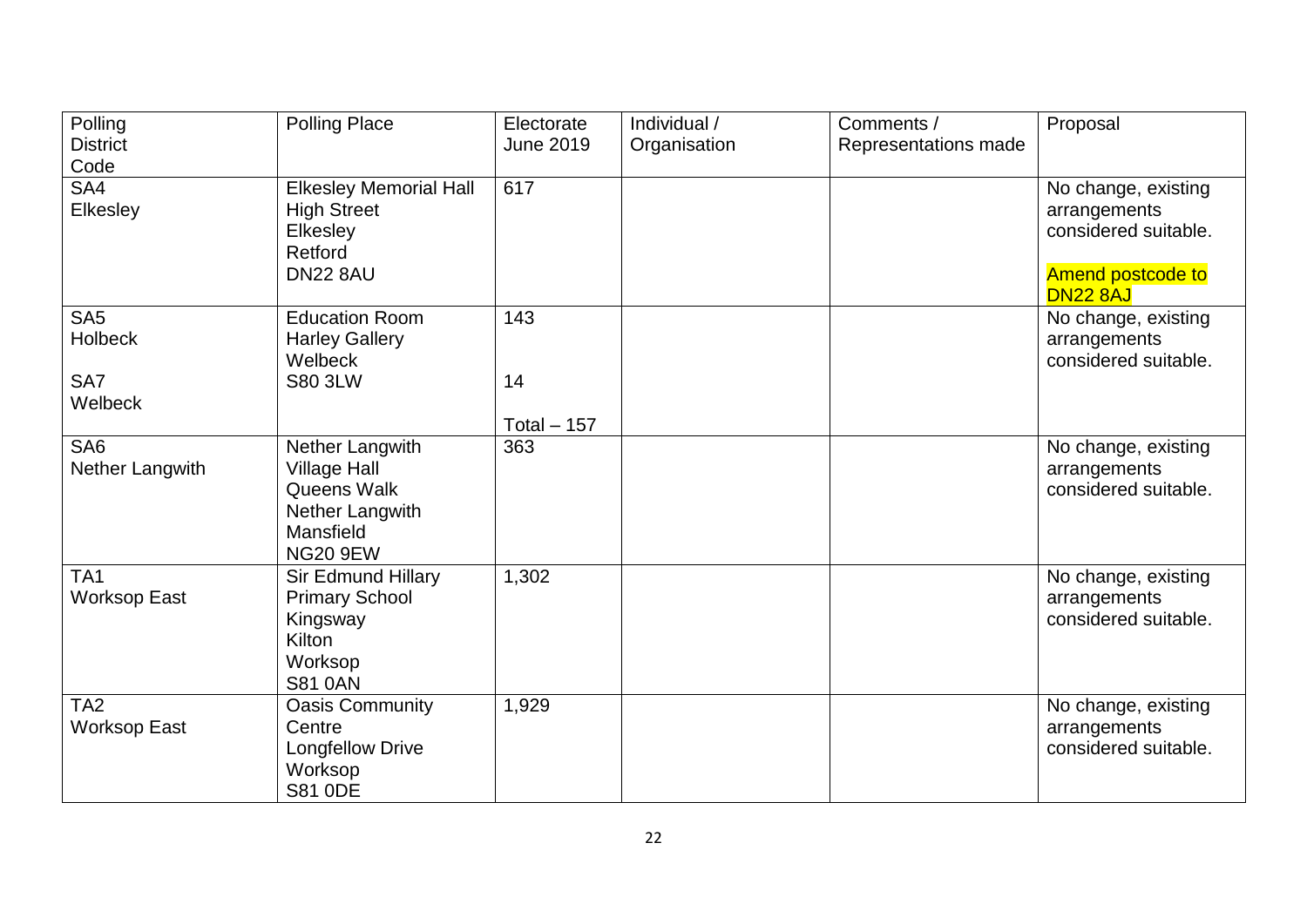| Polling                                                                | <b>Polling Place</b>                                                                             | Electorate       | Individual / | Comments /                                                                                                                                          | Proposal                                                                                                                                                                                                                                                                                          |
|------------------------------------------------------------------------|--------------------------------------------------------------------------------------------------|------------------|--------------|-----------------------------------------------------------------------------------------------------------------------------------------------------|---------------------------------------------------------------------------------------------------------------------------------------------------------------------------------------------------------------------------------------------------------------------------------------------------|
| <b>District</b>                                                        |                                                                                                  | <b>June 2019</b> | Organisation | Representations made                                                                                                                                |                                                                                                                                                                                                                                                                                                   |
| Code                                                                   |                                                                                                  |                  |              |                                                                                                                                                     |                                                                                                                                                                                                                                                                                                   |
| TA <sub>3</sub><br><b>Worksop East</b>                                 | <b>Kilton Forest</b><br><b>Community Centre</b><br>Larwood Avenue                                | 1,063            |              |                                                                                                                                                     | No change, existing<br>arrangements<br>considered suitable.                                                                                                                                                                                                                                       |
|                                                                        | Worksop<br><b>S81 0DA</b>                                                                        |                  |              |                                                                                                                                                     |                                                                                                                                                                                                                                                                                                   |
| TA4<br><b>Worksop East</b>                                             | Scofton Village Hall<br>Scofton<br>Worksop<br><b>S81 OUE</b>                                     | 57               | John Mann MP | It is of minor<br>inconvenience to<br>relocate this polling<br>station to Ranby<br>village hall for 57<br>voters again saving the<br>council money. | No change, existing<br>arrangements<br>considered suitable.<br><b>Ranby Village Hall</b><br>serves a different<br><b>District (Sutton) and</b><br><b>County area, if moved</b><br>two polling stations<br>would be needed.<br><b>Ranby Village Hall is</b><br>also some distance<br>from Scofton. |
| TA <sub>5</sub><br><b>Worksop East</b>                                 | <b>Rayton Spur</b><br><b>Community Centre</b><br><b>Rayton Spur</b><br>Worksop<br><b>S81 0HF</b> | 679              |              |                                                                                                                                                     | No change, existing<br>arrangements<br>considered suitable.                                                                                                                                                                                                                                       |
| UA1<br><b>Worksop North</b><br>UA <sub>5</sub><br><b>Worksop North</b> | Norbridge Academy<br><b>Stanley Street</b><br>Worksop<br><b>S817HX</b>                           | 343<br>592       |              |                                                                                                                                                     | No change, existing<br>arrangements<br>considered suitable.                                                                                                                                                                                                                                       |
| UA6<br><b>Worksop North</b>                                            |                                                                                                  | 511              |              |                                                                                                                                                     |                                                                                                                                                                                                                                                                                                   |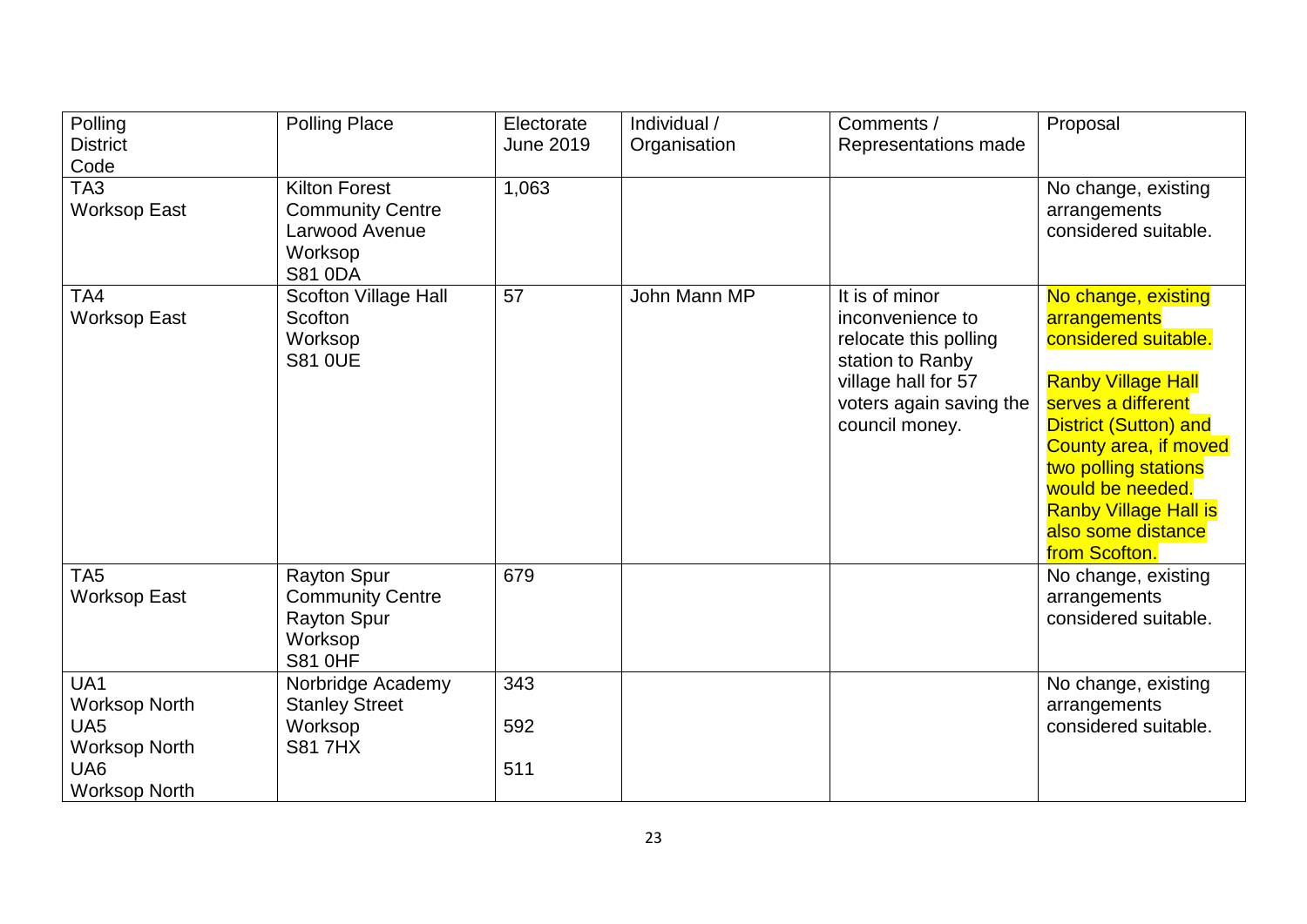| Polling                   | <b>Polling Place</b>         | Electorate       | Individual / | Comments /           | Proposal                            |
|---------------------------|------------------------------|------------------|--------------|----------------------|-------------------------------------|
| <b>District</b>           |                              | <b>June 2019</b> | Organisation | Representations made |                                     |
| Code                      |                              |                  |              |                      |                                     |
|                           |                              | Total $-1,446$   |              |                      |                                     |
| UA <sub>2</sub>           | <b>Balmoral Community</b>    | 1,184            |              |                      | No change, existing                 |
| <b>Worksop North</b>      | Centre                       |                  |              |                      | arrangements                        |
|                           | Sandringham Crescent         |                  |              |                      | considered suitable.                |
|                           | Worksop                      |                  |              |                      |                                     |
|                           | <b>S81 7ET</b>               |                  |              |                      |                                     |
| UA3                       | <b>Conference Room</b>       | 1,921            |              |                      | No change, existing                 |
| <b>Worksop North</b>      | North Worksop                |                  |              |                      | arrangements                        |
|                           | <b>Children's Centre</b>     |                  |              |                      | considered suitable.                |
|                           | Raymoth Lane                 |                  |              |                      |                                     |
|                           | Worksop                      |                  |              |                      |                                     |
|                           | <b>S81 7LU</b>               |                  |              |                      |                                     |
| UA4                       | <b>Gateford Park Primary</b> | 2,403            |              |                      | No change, existing                 |
| <b>Worksop North</b>      | School                       |                  |              |                      | arrangements                        |
|                           | <b>Amherst Rise</b>          |                  |              |                      | considered suitable.                |
|                           | <b>Gateford Park</b>         |                  |              |                      |                                     |
|                           | Worksop<br><b>S817RG</b>     |                  |              |                      |                                     |
| VA <sub>1</sub>           |                              | 891              |              |                      |                                     |
| <b>Worksop North-East</b> | St. Joseph's Parish<br>Hall  |                  |              |                      | No change, existing<br>arrangements |
|                           | <b>Wingfield Avenue</b>      |                  |              |                      | considered suitable.                |
|                           | Worksop                      |                  |              |                      |                                     |
|                           | <b>S81 0SF</b>               |                  |              |                      |                                     |
| VA <sub>2</sub>           | <b>Prospect Hill Junior</b>  | 1,191            |              |                      | No change, existing                 |
| <b>Worksop North-East</b> | School                       |                  |              |                      | arrangements                        |
|                           | <b>Maple Drive</b>           |                  |              |                      | considered suitable.                |
|                           | Worksop                      |                  |              |                      |                                     |
|                           | Worksop                      |                  |              |                      |                                     |
|                           | <b>S81 0LR</b>               |                  |              |                      |                                     |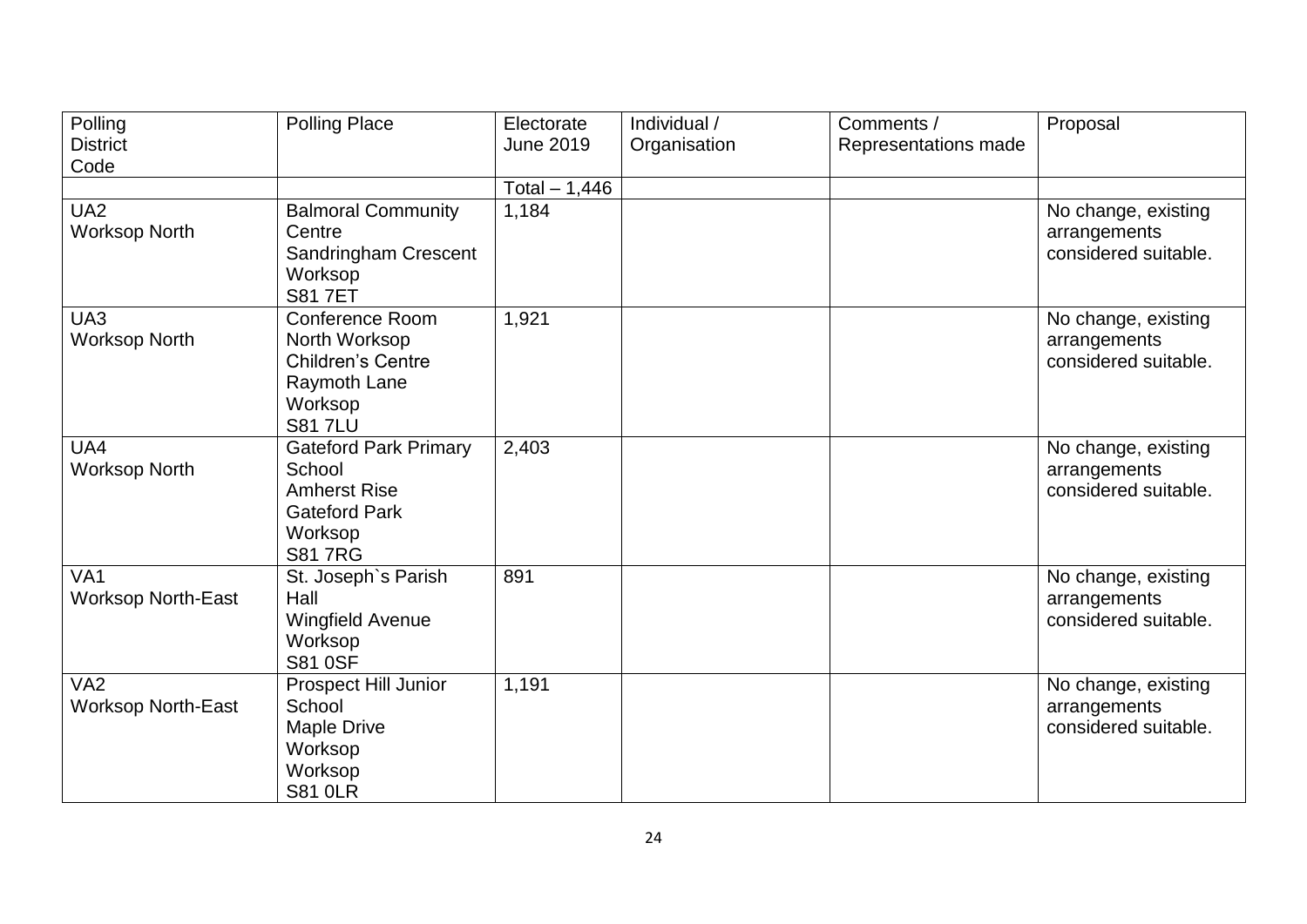| Polling                   | <b>Polling Place</b>          | Electorate       | Individual / | Comments /           | Proposal                                         |
|---------------------------|-------------------------------|------------------|--------------|----------------------|--------------------------------------------------|
| <b>District</b>           |                               | <b>June 2019</b> | Organisation | Representations made |                                                  |
| Code                      |                               |                  |              |                      |                                                  |
| VA <sub>3</sub>           | Thievesdale Lane              | 2,151            |              |                      | No change, existing                              |
| <b>Worksop North-East</b> | <b>Community Centre</b>       |                  |              |                      | arrangements                                     |
|                           | <b>Thievesdale Lane</b>       |                  |              |                      | considered suitable.                             |
|                           | Worksop                       |                  |              |                      |                                                  |
|                           | <b>Notts</b>                  |                  |              |                      |                                                  |
|                           | S81 0XS                       |                  |              |                      |                                                  |
| VA4                       | The Retreat                   | 389              |              |                      | <b>The College no longer</b>                     |
| <b>Worksop North-East</b> | North Notts College           |                  |              |                      | allow access to the                              |
|                           | <b>Carlton Road</b>           |                  |              |                      | polling station from                             |
| VA <sub>5</sub>           | Worksop                       |                  |              |                      | <b>Carlton Road. Amend</b>                       |
| <b>Worksop North-East</b> | <b>S81 7HP</b>                |                  |              |                      | the address to 'access                           |
|                           |                               |                  |              |                      | off Blyth Road'.                                 |
|                           |                               |                  |              |                      |                                                  |
|                           |                               |                  |              |                      | Include a note on poll<br>cards to draw electors |
|                           |                               |                  |              |                      | attention to the change                          |
| WA1                       | Rhodesia Village Hall         | 744              |              |                      | No change, existing                              |
| Rhodesia                  | <b>Tylden Road</b>            |                  |              |                      | arrangements                                     |
|                           | Rhodesia                      |                  |              |                      | considered suitable.                             |
|                           | Worksop                       |                  |              |                      |                                                  |
|                           | <b>S80 3HL</b>                |                  |              |                      |                                                  |
| WA <sub>2</sub>           | <b>Shireoaks Village Hall</b> | 1,198            |              |                      | No change, existing                              |
| <b>Shireoaks</b>          | <b>Shireoaks Road</b>         |                  |              |                      | arrangements                                     |
|                           | <b>Shireoaks</b>              |                  |              |                      | considered suitable.                             |
|                           | Worksop                       |                  |              |                      |                                                  |
|                           | <b>S81 8LX</b>                |                  |              |                      |                                                  |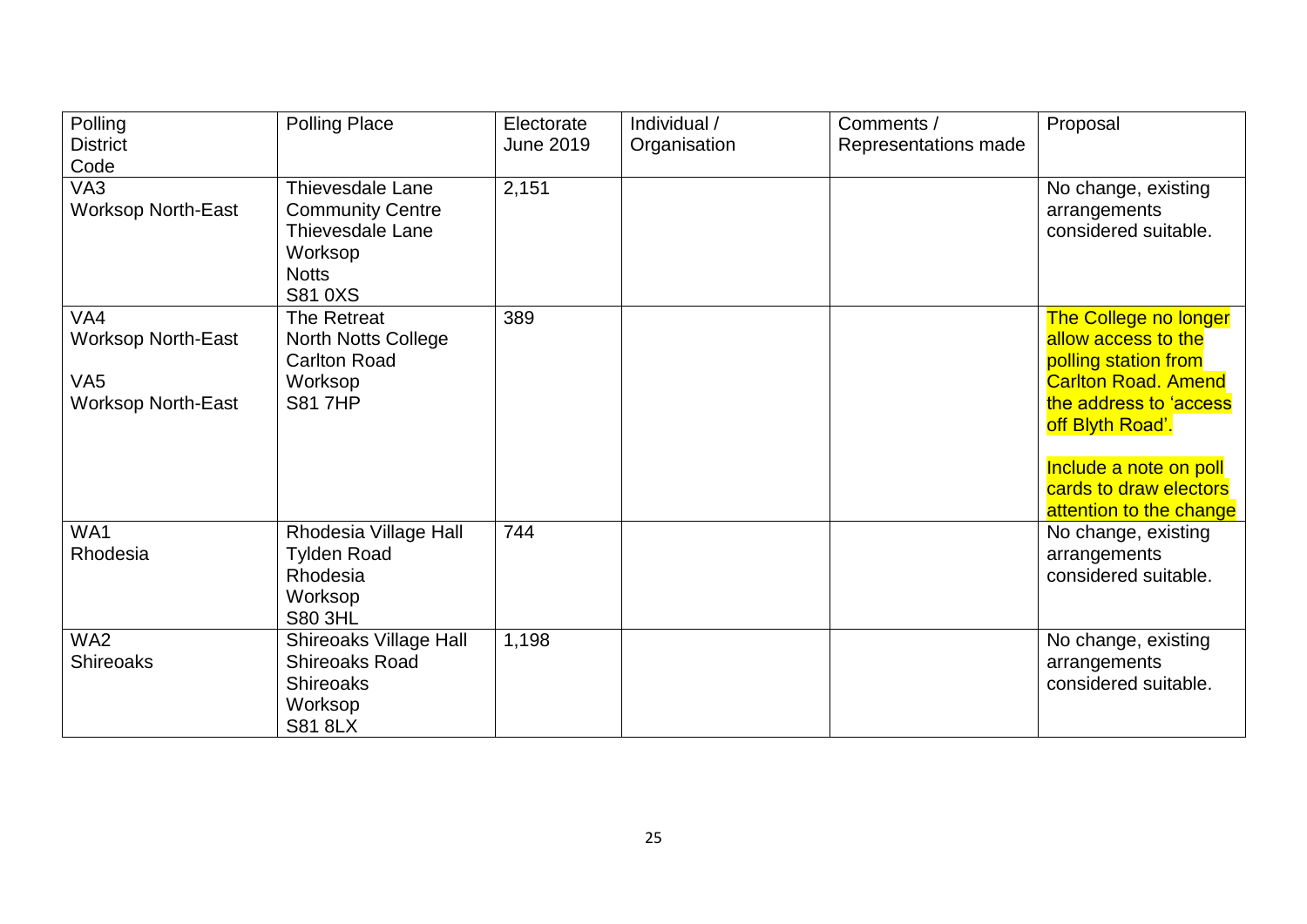| Polling<br><b>District</b>               | <b>Polling Place</b>                                                                                          | Electorate<br>June 2019 | Individual /<br>Organisation | Comments /<br>Representations made | Proposal                                                    |
|------------------------------------------|---------------------------------------------------------------------------------------------------------------|-------------------------|------------------------------|------------------------------------|-------------------------------------------------------------|
| Code<br>WA3<br><b>Worksop North-West</b> | St. John's Church Hall<br>Overend Road                                                                        | 603                     |                              |                                    | No change, existing<br>arrangements                         |
|                                          | Worksop<br>S80 1QG                                                                                            |                         |                              |                                    | considered suitable.                                        |
| WA4<br><b>Worksop North-West</b>         | <b>Crown Place</b><br><b>Community Centre</b><br>Sandy Lane<br>Worksop<br><b>S80 1TS</b>                      | 1,125                   |                              |                                    | No change, existing<br>arrangements<br>considered suitable. |
| WA5<br><b>Worksop North-West</b>         | <b>Temporary Polling</b><br><b>Station at Tesco Store</b><br><b>Gateford Road</b><br>Worksop<br><b>S817AP</b> | 534                     |                              |                                    | No change, existing<br>arrangements<br>considered suitable. |
| WA6<br><b>Worksop North-West</b>         | <b>Temporary Polling</b><br><b>Station</b><br>Kingfisher Walk<br>Gateford<br>Worksop<br><b>S81 8TQ</b>        | 1,695                   |                              |                                    | No change, existing<br>arrangements<br>considered suitable. |
| XA1<br><b>Worksop South</b>              | St. Anne's Church Hall<br><b>Newcastle Avenue</b><br>Worksop                                                  | 1,766                   |                              |                                    | No change, existing<br>arrangements<br>considered suitable. |
| XA <sub>2</sub><br><b>Worksop South</b>  | S80 3BZ                                                                                                       | 1,156                   |                              |                                    |                                                             |
|                                          | (Double station)                                                                                              | Total $-2,922$          |                              |                                    |                                                             |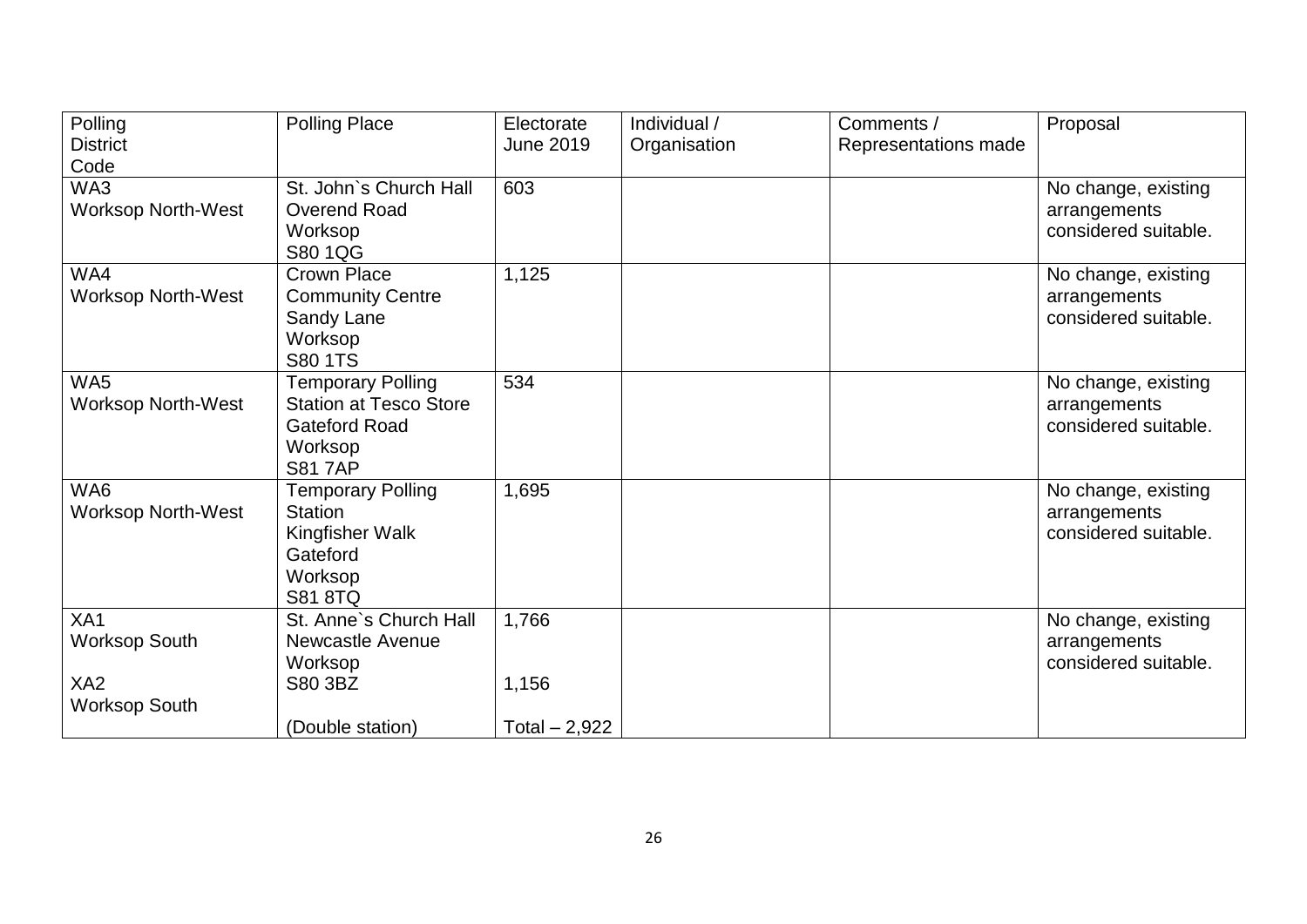| Polling<br><b>District</b>                   | <b>Polling Place</b>                                                                                                   | Electorate<br><b>June 2019</b> | Individual /<br>Organisation                                      | Comments /<br>Representations made                                      | Proposal                                                         |
|----------------------------------------------|------------------------------------------------------------------------------------------------------------------------|--------------------------------|-------------------------------------------------------------------|-------------------------------------------------------------------------|------------------------------------------------------------------|
| Code                                         |                                                                                                                        |                                |                                                                   |                                                                         |                                                                  |
| XA3<br><b>Worksop South</b>                  | St. Anne's Scout<br>Headquarters<br>10/12 Slack Walk<br>Worksop<br><b>S80 1UT</b>                                      | 1,114                          |                                                                   |                                                                         | No change, existing<br>arrangements<br>considered suitable.      |
| XA4<br><b>Worksop South</b>                  | <b>Venetian Room</b><br><b>Worksop Town Hall</b><br><b>Potter Street</b><br>Worksop<br><b>S80 2AH</b>                  | 1,025                          |                                                                   |                                                                         | No change, existing<br>arrangements<br>considered suitable.      |
| XA <sub>5</sub><br><b>Worksop South</b>      | The Salvation Army<br>Hall<br><b>Newcastle Avenue</b><br>Worksop<br><b>S81 0DL</b>                                     | 626                            |                                                                   |                                                                         | No change, existing<br>arrangements<br>considered suitable.      |
| YA1<br><b>Worksop South-East</b>             | The Centre Place<br><b>Abbey Street</b><br><b>Community Centre</b><br><b>Abbey Street</b><br>Worksop<br><b>S80 2LA</b> | 588                            |                                                                   |                                                                         | <b>Proposal to follow</b><br>following further<br>consideration. |
| YA <sub>2</sub><br><b>Worksop South-East</b> | <b>MantonSports Retford</b><br>Road Worksop<br><b>S80 2PU</b>                                                          | 1,476                          | <b>Councillor J Shephard</b><br><b>Worksop South East</b><br>Ward | The recent election<br>resulted in many<br>people from Furnival         | <b>Proposal to follow</b><br>following further<br>consideration. |
| YA4<br><b>Worksop South-East</b>             |                                                                                                                        | 580<br>Total $-2,056$          |                                                                   | Street (and that area)<br>being turned away<br>from the polling station |                                                                  |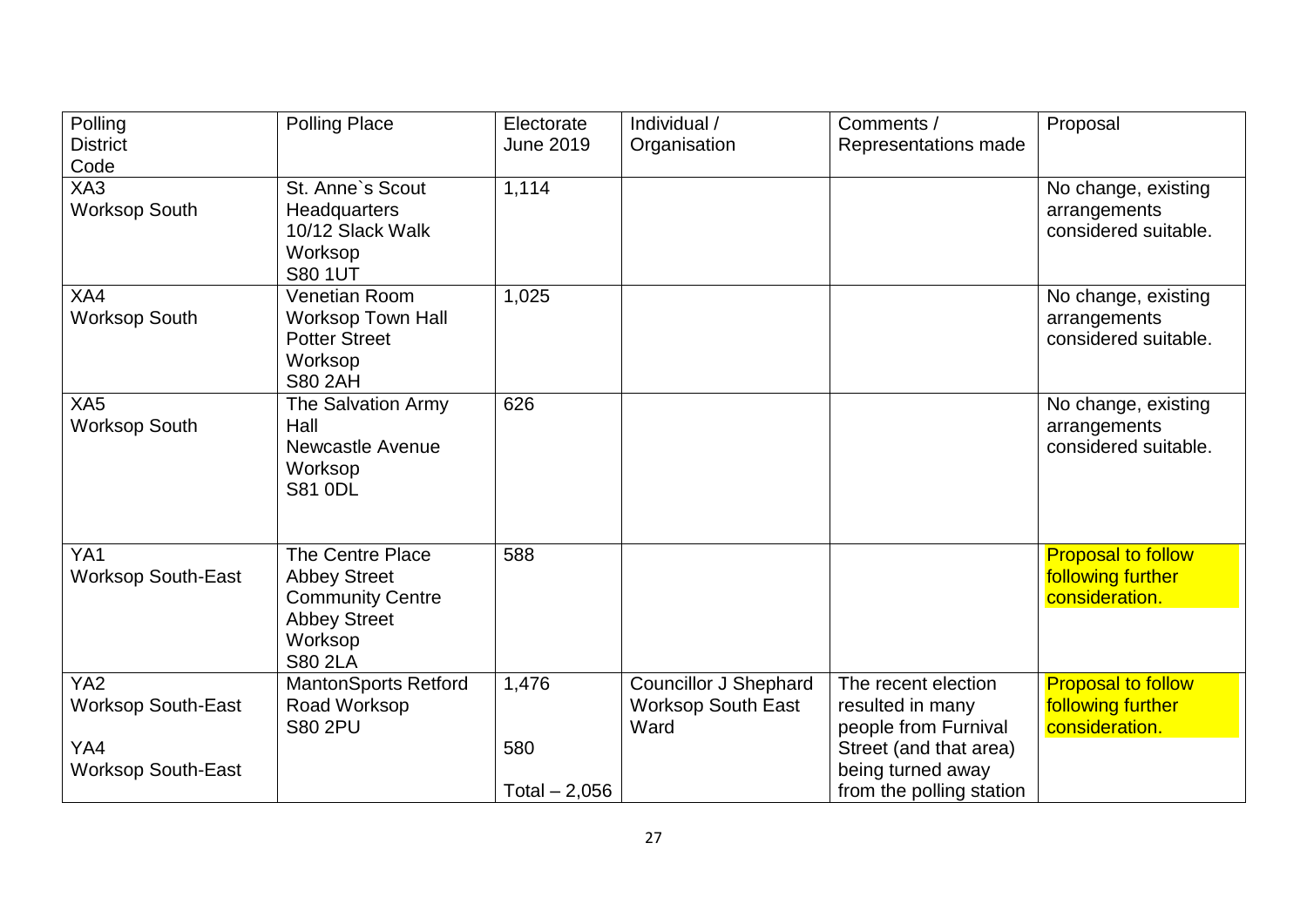| Polling         | <b>Polling Place</b> | Electorate       | Individual /                                           | Comments /                                                                                                                                                                                                                                                                                                                            | Proposal |
|-----------------|----------------------|------------------|--------------------------------------------------------|---------------------------------------------------------------------------------------------------------------------------------------------------------------------------------------------------------------------------------------------------------------------------------------------------------------------------------------|----------|
| <b>District</b> |                      | <b>June 2019</b> | Organisation                                           | Representations made                                                                                                                                                                                                                                                                                                                  |          |
| Code            |                      |                  |                                                        |                                                                                                                                                                                                                                                                                                                                       |          |
|                 |                      |                  |                                                        | they used to have $-$ St<br>Pauls Church Hall and<br><b>Manton Community</b><br>Centre - and instead<br>directed to a new<br>polling station, Manton<br>Sports Club, that was<br>further away so many<br>didn't bother to vote.<br>Please ensure that<br>streets vote at the<br>nearest polling station<br>and be wary of<br>changes. |          |
|                 |                      |                  | <b>Councillor J Potts</b><br><b>Worksop South East</b> | There were issues at<br>the last election -some<br>streets that were<br>allocated to Manton<br>Sports Club were<br>closer to St Pauls<br>Church, Centre Place<br>or Centre for Sport and<br>Learning.<br>Look at:<br>Moving Lincoln<br>View, Clinton                                                                                  |          |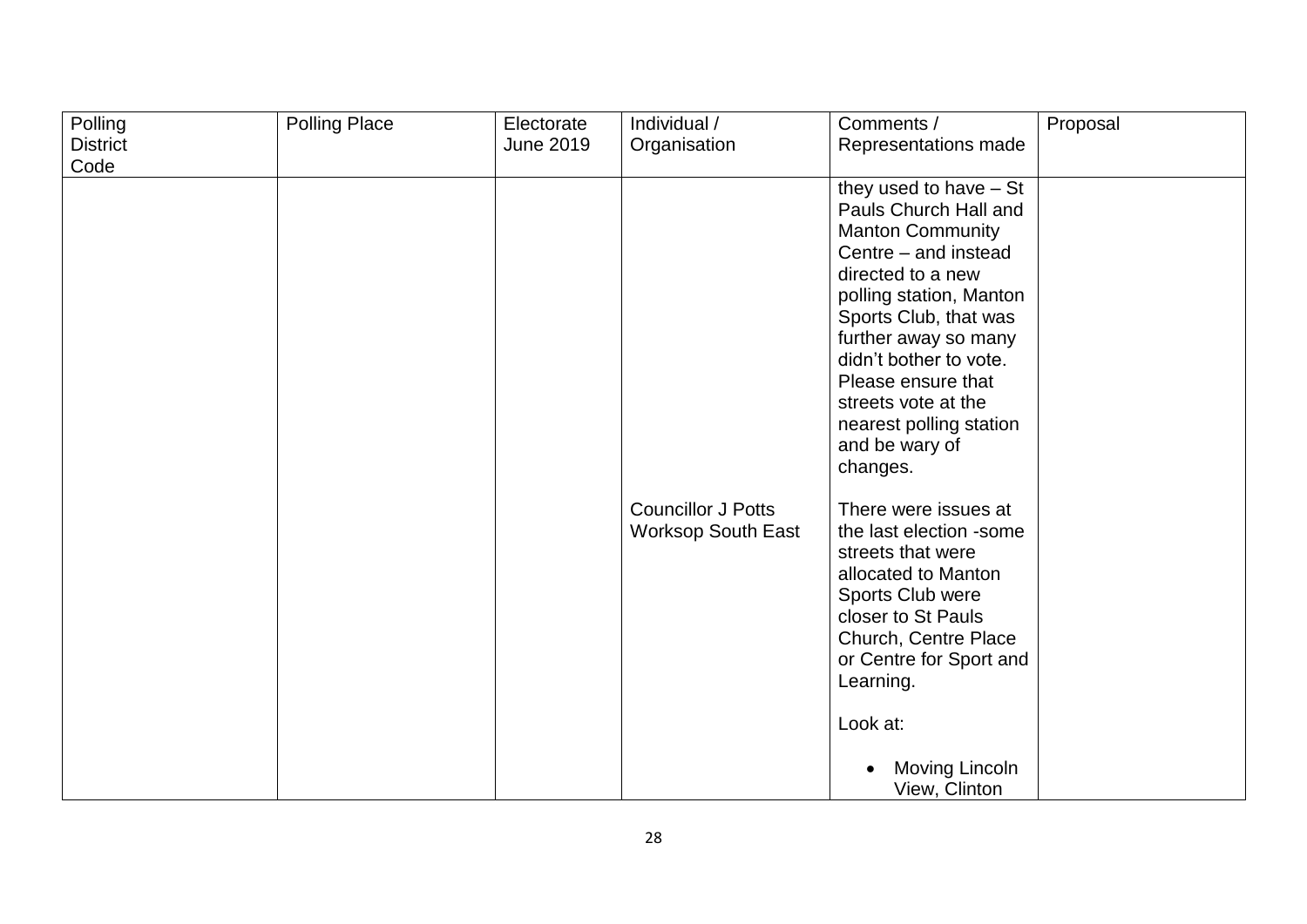| Polling         | <b>Polling Place</b> | Electorate       | Individual / | Comments /                                                                                                                                                                                                                                                                                                                                                                                                                                                                                      | Proposal |
|-----------------|----------------------|------------------|--------------|-------------------------------------------------------------------------------------------------------------------------------------------------------------------------------------------------------------------------------------------------------------------------------------------------------------------------------------------------------------------------------------------------------------------------------------------------------------------------------------------------|----------|
| <b>District</b> |                      | <b>June 2019</b> | Organisation | Representations made                                                                                                                                                                                                                                                                                                                                                                                                                                                                            |          |
| Code            |                      |                  |              |                                                                                                                                                                                                                                                                                                                                                                                                                                                                                                 |          |
|                 |                      |                  | John Mann MP | Street and<br>some of Lincoln<br><b>Street to The</b><br>Centre Place.<br>Moving<br>$\bullet$<br>Radford Street,<br>some of Lincoln<br>Street and<br>Yeoman Close<br>to the Centre for<br>Sport and<br>Learning.<br>Moving south<br>$\bullet$<br>Avenue to<br><b>Kingston Close</b><br>Community<br>Centre.<br>This polling station<br>should be retained, but<br>streets adjoining<br><b>Shrewsbury Road</b><br>reallocated to the<br>Centre for Sport and<br>Learning.<br>Some voters have to |          |
|                 |                      |                  |              | walk past Manton                                                                                                                                                                                                                                                                                                                                                                                                                                                                                |          |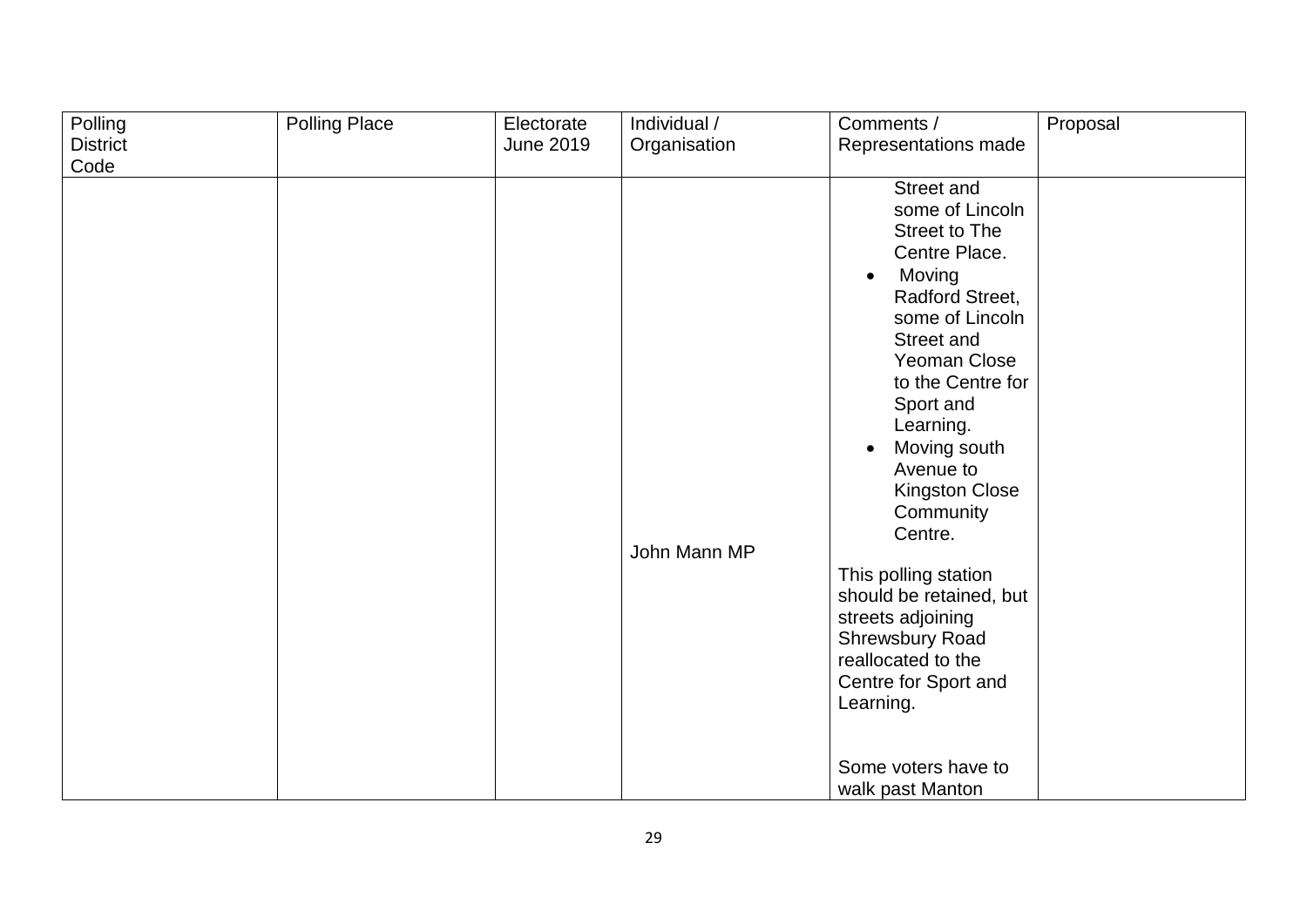| Polling<br><b>District</b>                   | <b>Polling Place</b>                                                                                  | Electorate<br><b>June 2019</b> | Individual /<br>Organisation | Comments /<br>Representations made                                                                           | Proposal                                                         |
|----------------------------------------------|-------------------------------------------------------------------------------------------------------|--------------------------------|------------------------------|--------------------------------------------------------------------------------------------------------------|------------------------------------------------------------------|
| Code                                         |                                                                                                       |                                |                              |                                                                                                              |                                                                  |
|                                              |                                                                                                       |                                |                              | Parish Hall on their<br>way to vote.<br>Voter allocation to                                                  |                                                                  |
|                                              |                                                                                                       |                                |                              | polling stations needs<br>rationalising to avoid<br>this.                                                    |                                                                  |
|                                              |                                                                                                       |                                | Local resident               | Put voting back to St<br>Pauls Church for<br>people who live nearby<br>instead of having to go<br>elsewhere. |                                                                  |
| YA3<br><b>Worksop South-East</b>             | <b>Manton Parish Hall</b><br>2a Cavendish Road<br>Worksop<br>S80 2PG                                  | 1,067                          |                              |                                                                                                              | <b>Proposal to follow</b><br>following further<br>consideration. |
| YA <sub>5</sub><br><b>Worksop South-East</b> | The Old Abbey School<br><b>Priorswell Road</b><br>Worksop<br><b>S80 2BU</b>                           | 845                            |                              |                                                                                                              | <b>Proposal to follow</b><br>following further<br>consideration. |
| YA <sub>6</sub><br><b>Worksop South-East</b> | <b>Kingston Close</b><br><b>Community Centre</b><br><b>Kingston Road</b><br>Worksop<br><b>S80 2UH</b> | 585                            |                              |                                                                                                              | <b>Proposal to follow</b><br>following further<br>consideration. |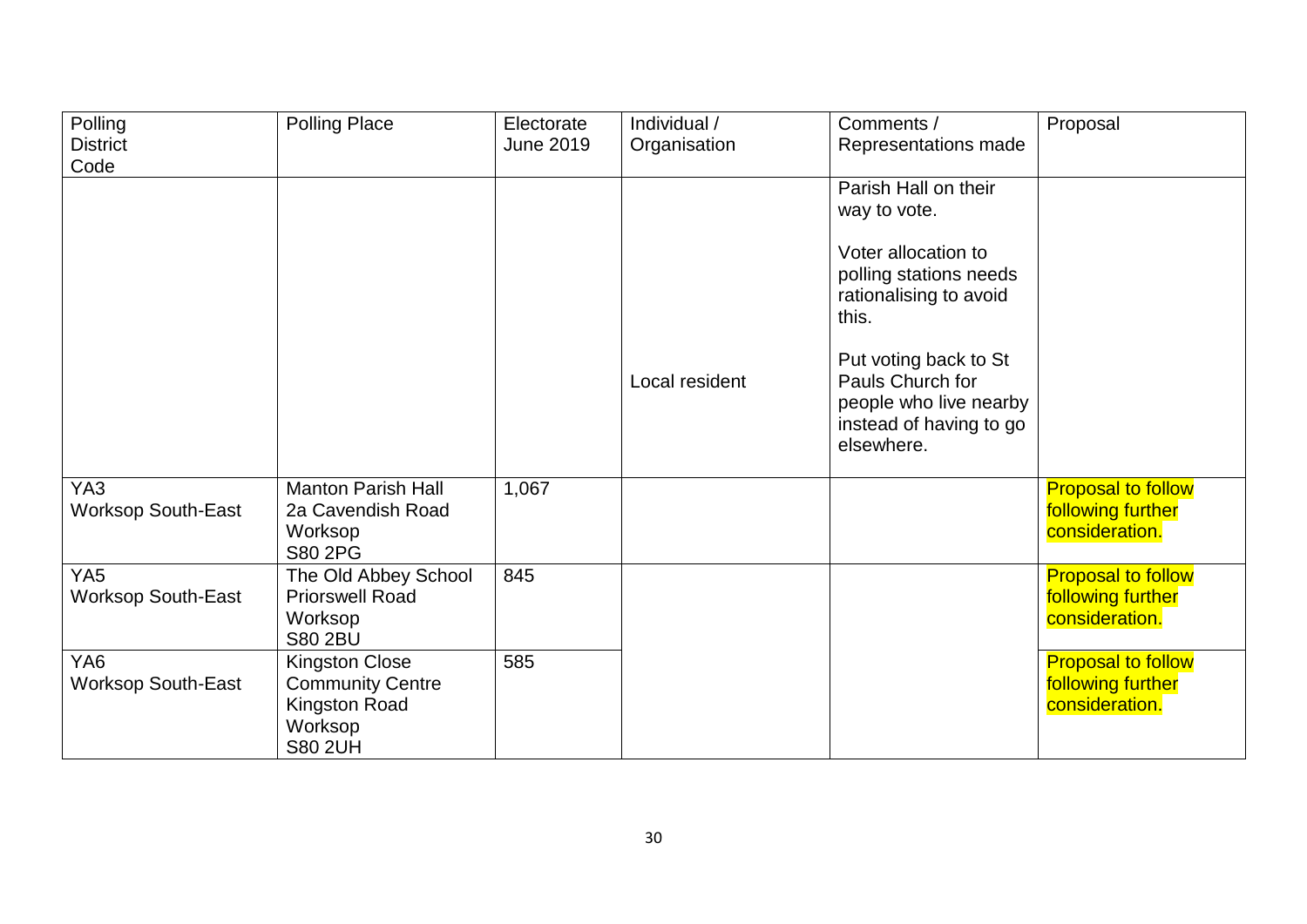| Polling                   | <b>Polling Place</b> | Electorate | Individual / | Comments /           | Proposal                  |
|---------------------------|----------------------|------------|--------------|----------------------|---------------------------|
| <b>District</b>           |                      | June 2019  | Organisation | Representations made |                           |
| Code                      |                      |            |              |                      |                           |
| YA7                       | Centre for Sport and | 547        |              |                      | <b>Proposal to follow</b> |
| <b>Worksop South-East</b> | Learning - Manton    |            |              |                      | following further         |
|                           | Community Way        |            |              |                      | consideration.            |
|                           | Off Shrewsbury Road  |            |              |                      |                           |
|                           | Worksop              |            |              |                      |                           |
|                           | <b>S80 2TX</b>       |            |              |                      |                           |

## **General Comments**

### **Local resident:**

Can someone please explain to me the reasoning behind Rampton, an outlying village of Retford, being put under Newark & Sherwood Ward? Absolutely NOTHING comes from the ward, not even the Bloomin MP!?! ALL our services, shops, Drs, dentists, chemists etc are in Retford & when I contact my alleged MP's office, they don't even know we exist? Can we please come back under the umbrella of Bassetlaw?

### **Local resident:**

I note that you, Bassetlaw Council, are still listing schools as polling stations. The is not acceptable any longer. There is disruption to children's education. The closure of schools causes problems for working parents who have to find alternative child care or take time off work, lose wages and as a consequence causes problems for their employers.

I also noted that you have used a shipping container as a polling station in Tescos' car park at the Elections for the European Parliament. When I asked why you are still closing schools for the day when a Portokabin could be used as an alternative the response was:

"Temporary polling stations are not ideal from an access point of view, are open to vandalism and do not provide polling staff with great facilities."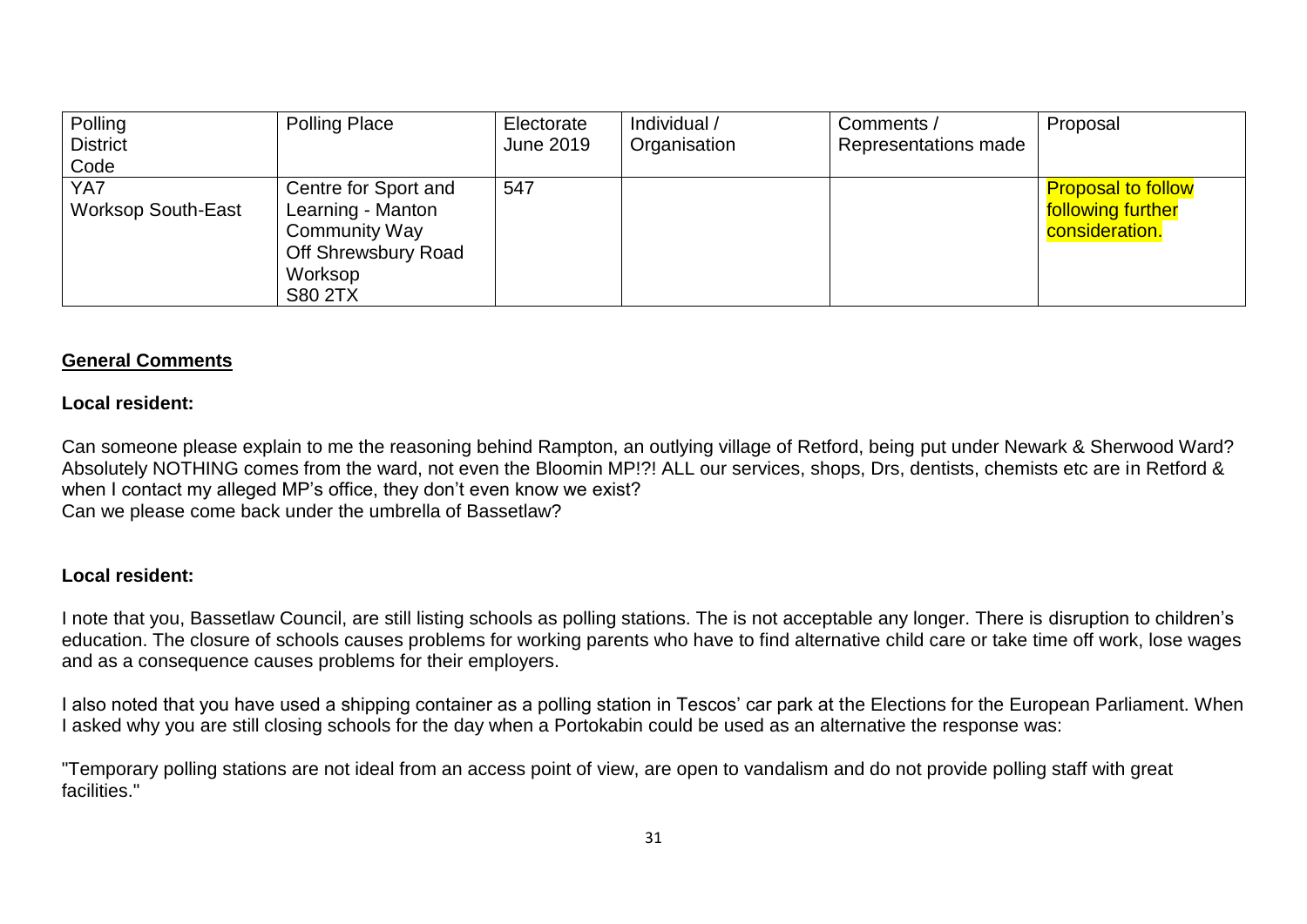I find this response laughable. A bit of thought could easily overcome these issues which are very minor compared to the disruption caused by closing schools. Do you know how many children attend these schools? Are you aware of the inconvenience to parents that you are causing?

I note that currently you list at least seven schools that are listed as potential polling stations. You should be making every effort to get this figure down to zero.

It is only by chance having raised a freedom of information request that I became aware that there is a compulsory review of polling stations which must be carried out within each local authority area within 16 months of 1st October 2018.

Can I ask, "What have you done to bring this review to the attention of the general public so that they can have their input?" A response would be appreciated. It is not a rhetorical question.

Lets have a bit of lateral thinking, blue sky thinking, or even out of the box thinking but do some thinking and come up with some alternatives to using schools. If you have to, resort to using portakabins or shipping containers, but don't muck teachers, parents and children around anymore.

I would also like to request a revised list of the Polling Stations following the review.

I have copied in John Mann my MP and hope he takes up this issue with the education ministers and I've also included the Daily Mail letters page as I feel this is an issue that needs the oxygen of publicity to focus the minds.

#### **Local resident:**

In the last few years we seem to have had a steady stream of political decisions to make.

It has seemed to me and others that today's political polling system is unduly labour, time and resource intensive and therefore increasingly expensive. It is a system years out of date and fails to take advantage of new technology. It is well overdue for a complete overhaul and I hope you will pass on that view to authorities in Westminster.

My second point concerns the number of polling stations - far too many. We are now a much more mobile population, no more corner shops, no post office nearby and fewer banks. We have to move about for all our services or access them online. I am 73 but I can comfortably walk to